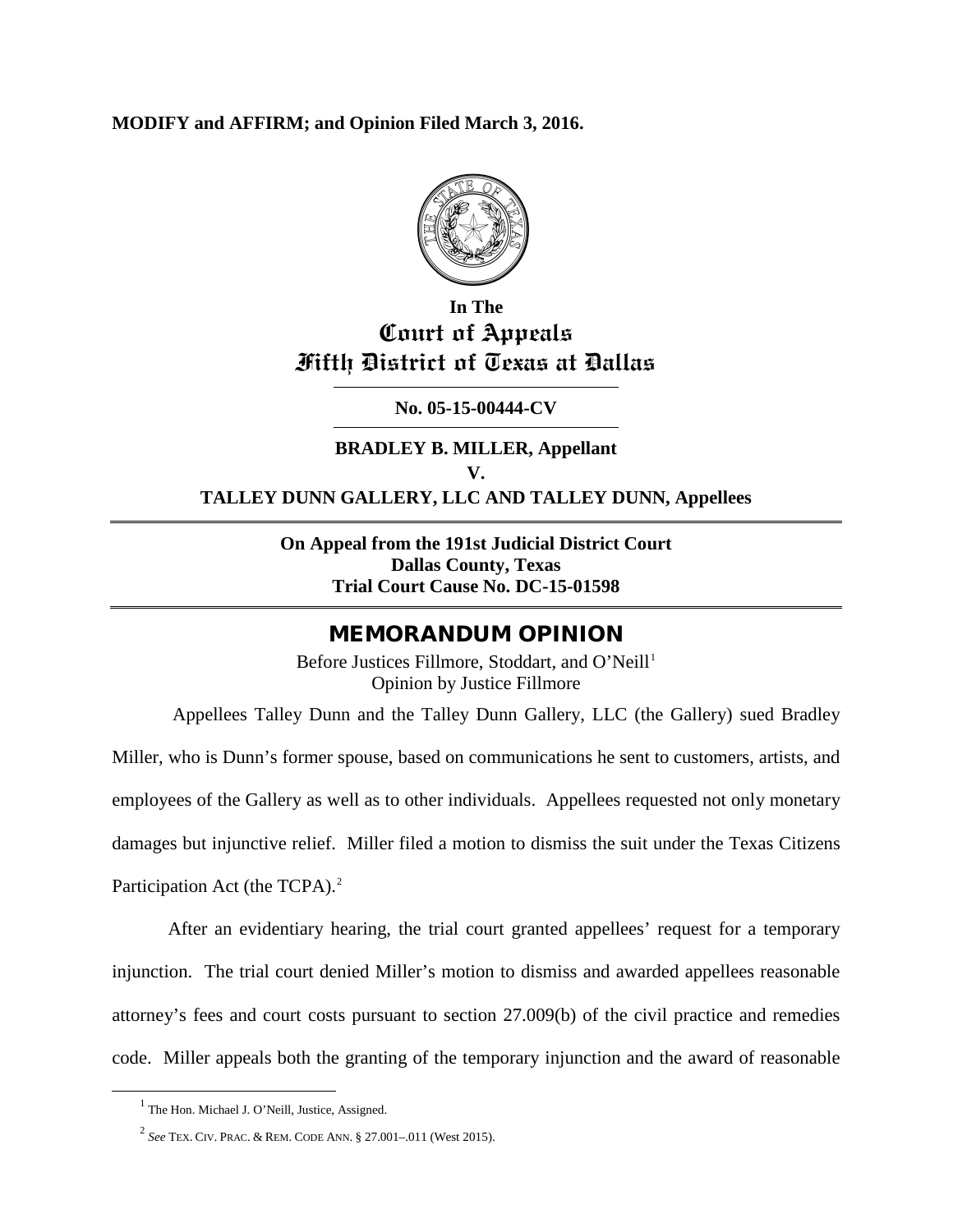attorney's fees and costs, asserting in five issues that the temporary injunction is void on its face due to lack of specificity as to any irreparable injury appellees will likely suffer while this case is pending; paragraph 7 of the temporary injunction is an unconstitutional prior restraint on his right to free speech; appellees failed to meet their burden of establishing either a probable, imminent, and irreparable injury for which they have no adequate remedy at law or a likelihood of success on the merits of their causes of action; and the trial court erred by awarding appellees reasonable attorney's fees and costs under section 27.009(b). We affirm the trial court's order awarding appellees reasonable attorney's fees and costs. We modify the temporary injunction to delete paragraphs 6 and 7 and, as modified, affirm the temporary injunction.

## **Background**

Dunn and Miller, who started dating in 1985 when they were both teenagers, began living together in 1993. In 1999, Dunn opened Dunn and Brown Contemporary (DBC), an art gallery, with Lisa Brown. Dunn and Miller married in 2004 and subsequently had a daughter. In 2011, Dunn and Brown dissolved DBC, and Dunn opened the Gallery. Miller performed work for the Gallery, including setting up and maintaining its computers and telephones, editing its business plan, and editing its catalogs. According to Miller, he was not paid for much of this work, but viewed the Gallery as a "family business."

In January 2012, Miller began accessing Dunn's cell phone while she was asleep and taking photographs of text messages between Dunn and David Bates, an artist Dunn represented. Miller testified he did so because Dunn was lying to him and he suspected she was romantically involved with Bates.<sup>[3](#page-1-0)</sup> Miller also placed a digital recording device in Dunn's car to record any conversations she had while in the car and began recording conversations he had with Dunn in

<span id="page-1-0"></span> <sup>3</sup> At the temporary injunction hearing, Miller testified he had no proof Dunn was romantically involved with Bates and, at the time of the hearing, suspected Dunn's relationship with Bates was more in the nature of a "crush."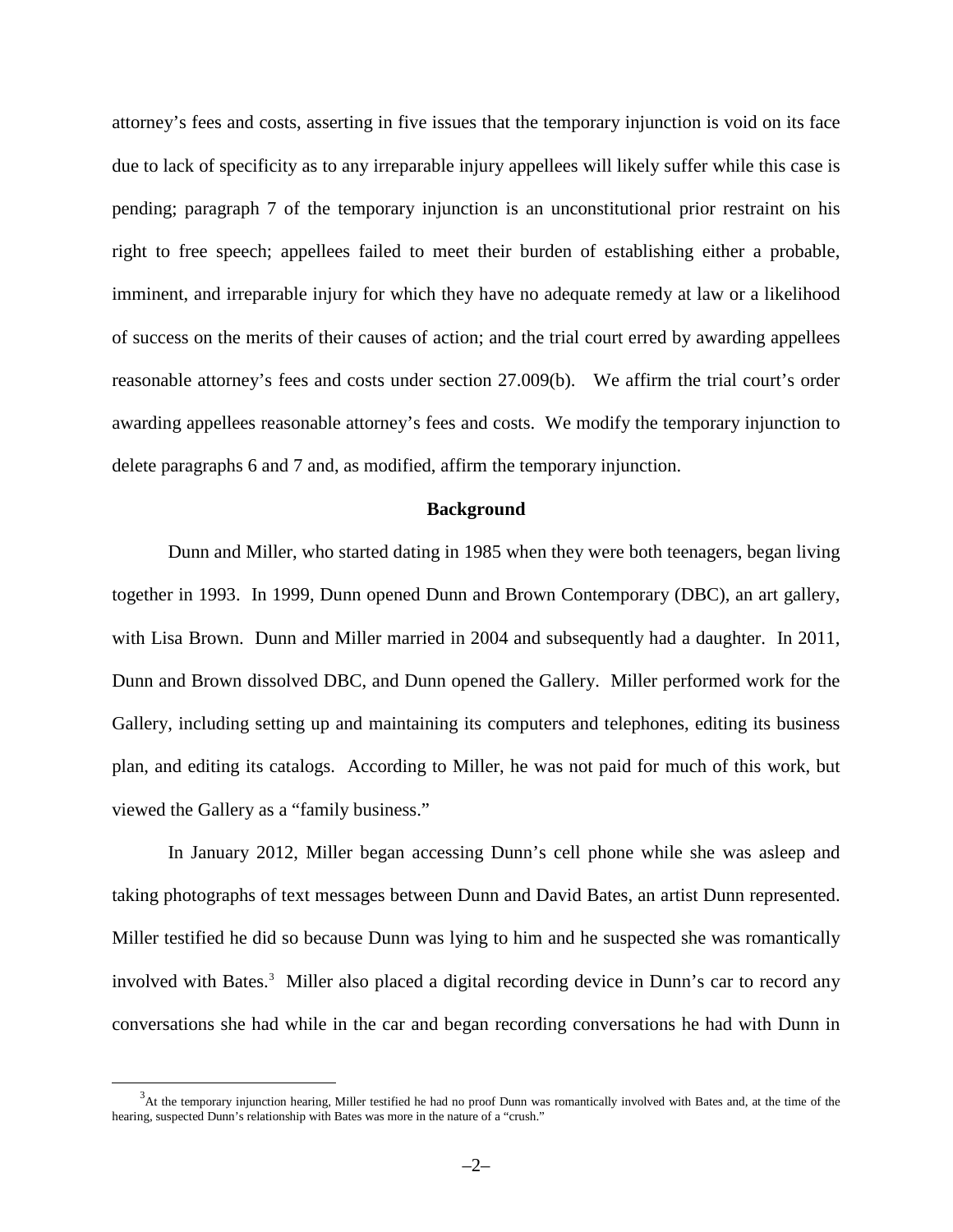their home. Miller kept a log of information contained on the recordings as well as of Dunn's daily activities. By the time Dunn discovered the log, it was approximately 150 pages in length. On February 13, 2013, Dunn filed for divorce.

During the divorce proceedings, Dunn produced the Gallery's general ledger for the time period between January and October of 2013 (the General Ledger). The General Ledger listed all of the Gallery's receipts and expenses and contained information pertaining to the Gallery's customers during that time period, the specific piece of art purchased by each customer, the price the customer paid for each piece of art, whether a discount on the purchase price was provided to the customer, and how much the artist was paid after a piece of art was sold. The General Ledger also contained information on the Gallery's bank accounts, vendors the Gallery used, how much each vendor was paid, and how much the Gallery's employees were paid. According to Dunn, the General Ledger was a "recipe" for how she runs the Gallery and contains confidential information pertaining to operation of the Gallery and the Gallery's customers. According to Miller, when he worked at the Gallery, the general ledger was kept in a binder. However, Dunn testified the General Ledger was maintained electronically, was password protected, and was accessible only by certain employees of the Gallery.

A confidentiality order signed by an associate judge was in place at the time Dunn produced the General Ledger to Miller during the divorce proceedings. The district court judge later vacated the confidentiality order, and enjoined the parties from disparaging each other. Dunn produced the General Ledger so that Miller could obtain a valuation of the Gallery and for use in a mediation. Dunn and Miller agreed to a property distribution at mediation, but Miller was dissatisfied with the settlement. He testified he received only \$36,000 of what he thought was a four million dollar business because the Gallery's value was based on Dunn's goodwill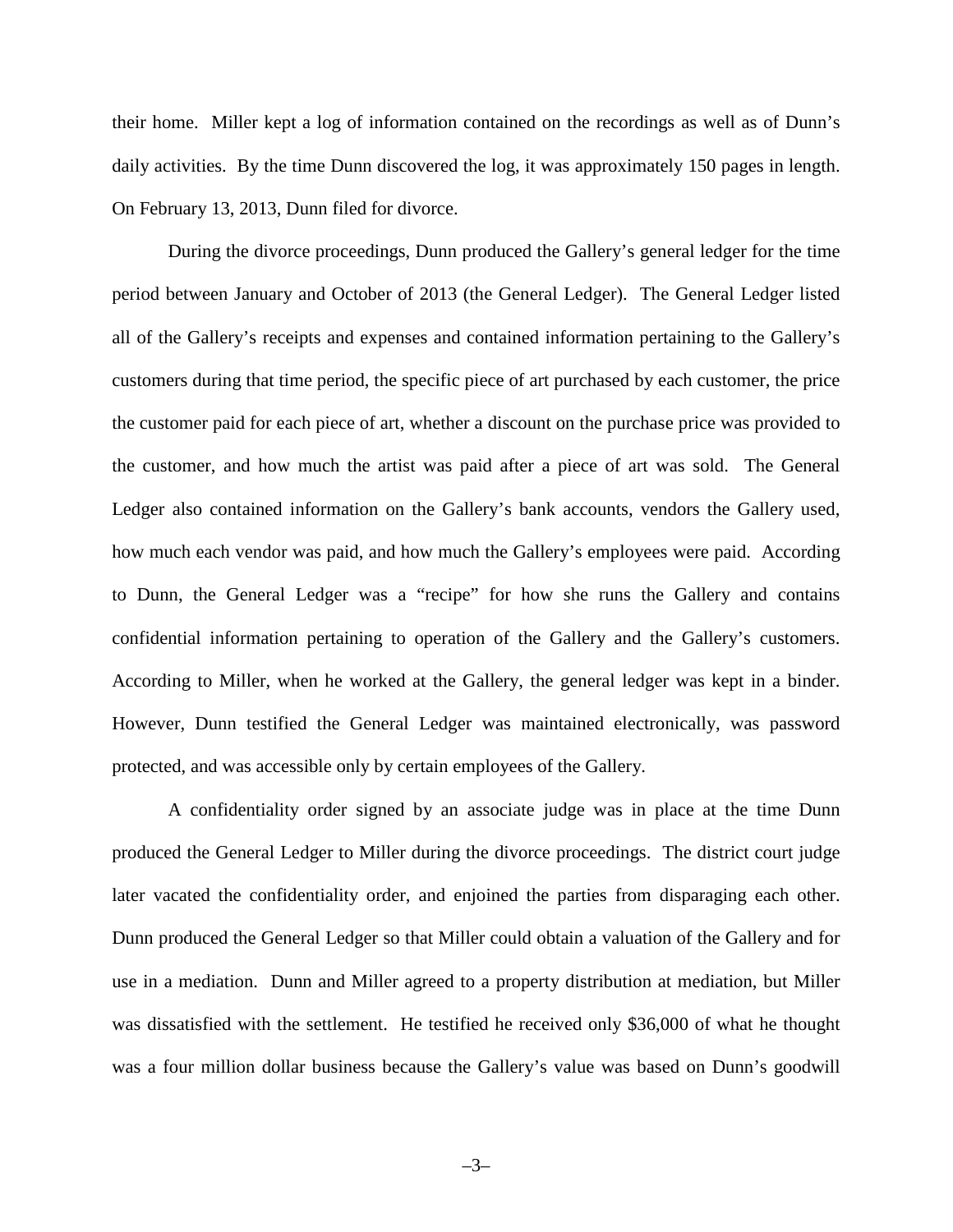and the law basically gives "one spouse virtually no interest in a business that was assumed to be attached primarily to the goodwill of the other spouse." The divorce was final on April 2, 2014.

On February 11, 2015, appellees sued Miller, alleging Miller was "wag[ing] a public campaign to disparage" Dunn and the Gallery and to interfere with the Gallery's business. Appellees ultimately asserted claims against Miller based on violations of the Texas Uniform Trade Secrets Act (UTSA), $4$  the Interception of Communications Act (ICA), $5$  the Texas Theft Liability Act,<sup>[6](#page-3-2)</sup> and the Harmful Access by Computer Act (HACA);<sup>[7](#page-3-3)</sup> tortious interference with business relations; defamation and business disparagement; invasion of privacy; and intentional infliction of emotional distress. Appellees' claims were all based on letters and emails sent by Miller to various clients of the Gallery and community leaders, members of the board of directors of the school Dunn and Miller's daughter attended, artists that Dunn represented, an employee of the Gallery, the parents of another employee of the Gallery, and a writer who, among other things, reviewed exhibitions at art galleries. In these communications, Miller made a number of negative statements about Dunn, including that she committed perjury during the divorce proceedings and had an inappropriate romantic relationship with Bates, had ousted Brown from DBC without any compensation, had not treated him fairly in the divorce, and would not deal fairly with her employees and artists. Miller stated Dunn had a number of mental health conditions, including being a narcissist, a sociopath, a psychopath, and having a borderline personality disorder. Miller compared Dunn to Bernie Madoff, Bill Cosby, Ray Rice, and Adrian Peterson, all of whom he characterized as "abusers," and stated "abusers must be held accountable for their actions. If there are no consequences, they will continue to do harm."

<span id="page-3-0"></span> <sup>4</sup> *See* TEX. CIV. PRAC. & REM. CODE ANN. §§ 134A.001–.008 (West Supp. 2015).

<span id="page-3-1"></span><sup>5</sup> *See* TEX. CIV. PRAC. & REM. CODE ANN. §§ 123.001–.004 (West 2011).

<span id="page-3-2"></span><sup>6</sup> *See* TEX. CIV. PRAC. & REM. CODE ANN. §§ 134.001–.005 (West 2011 & Supp. 2015).

<span id="page-3-3"></span><sup>7</sup> *See* TEX. CIV. PRAC. & REM. CODE ANN. §§ 143.001–.002 (West 2011).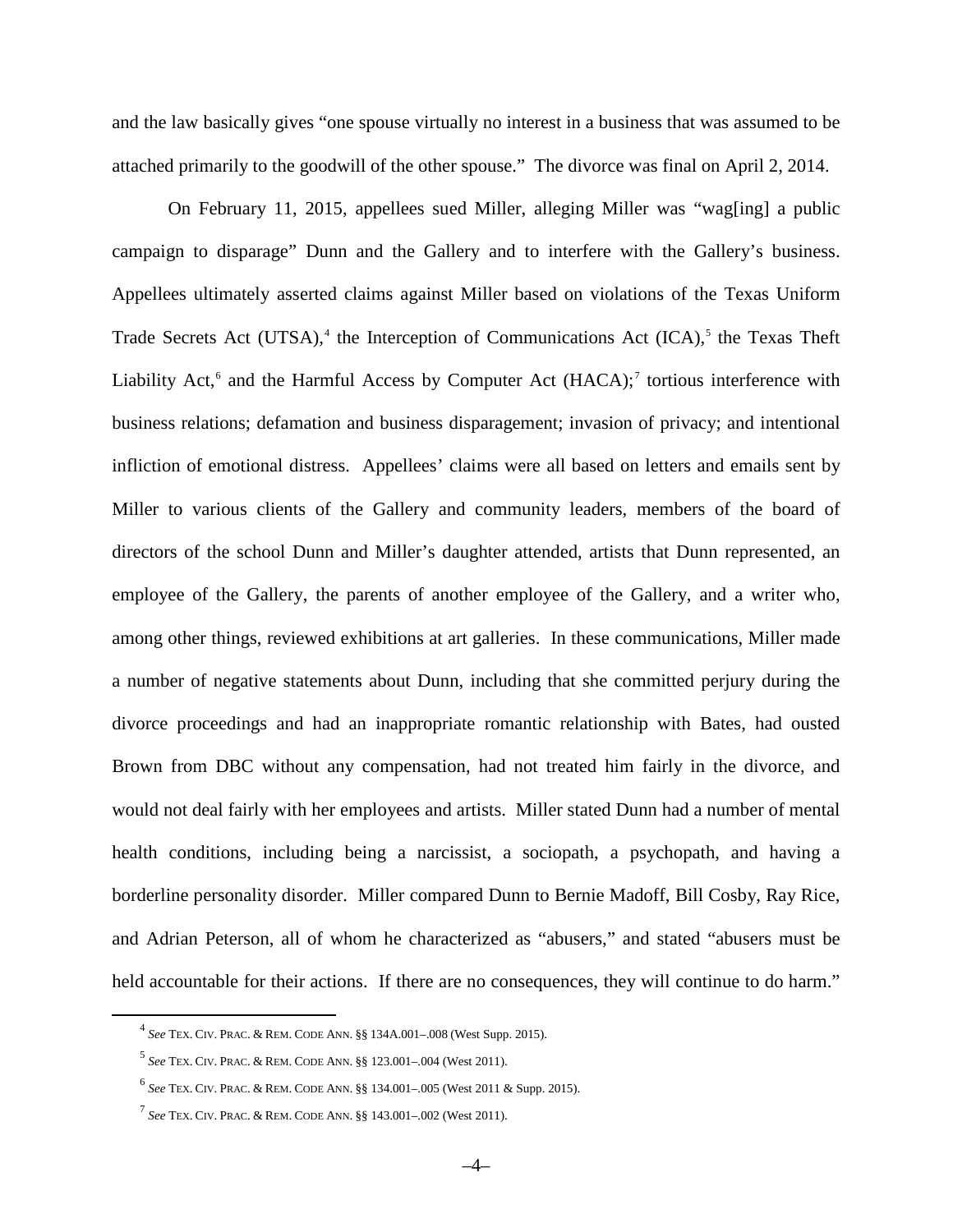Miller encouraged members of the Board of Directors at the school attended by his and Dunn's daughter to remove Dunn from the Board stating, "[a]s we saw in the NFL this year, at ESD a few years ago, and at Penn State, institutions sometimes reflexively react to abuse allegations by attempting to sweep them under the rug. This kind of cowardice is indefensible." Although not all items were attached to each of the communications, Miller attached to certain of the communications the photographs of Dunn's text messages with Bates, clips of recordings of conversations he had with Dunn in their home, a photograph of his father in intensive care,<sup>[8](#page-4-0)</sup> and the General Ledger. He also included links to websites for a movie which he represented was "a portrayal of malignant narcissism" by a woman, an article entitled "Rethinking Female Sociopathy," an article that he claimed showed Dunn had lied to the press about the reason for closing the DBC, and the Wikipedia definition of "victim playing." As relevant to this appeal, appellees requested that Miller be enjoined from using and disclosing the Gallery's confidential information and from improperly interfering with appellees' business, employees, customers, and artists.

Miller filed a motion to dismiss under the TCPA, arguing he was entitled to the dismissal of the lawsuit because appellees were public figures and his communications were related to a good, product, or service in the marketplace, economic or community well-being, or a judicial proceeding.[9](#page-4-1) Miller relied on appellees' pleadings, the pleadings surrounding Dunn's request for a confidentiality order in the divorce proceedings, the order of the divorce court vacating the confidentiality order, a letter he wrote to "Betsy and Kate," and an email he sent to members of

<span id="page-4-1"></span><span id="page-4-0"></span><sup>&</sup>lt;sup>8</sup> Miller's father had a heart attack that Miller believed was caused by the stress of the divorce proceedings. Miller attached the photograph of his father to one of his communications to a customer of the Gallery and informed Bates about his father's heart attack because he wanted them to know that, by providing the Gallery income that had allegedly given Dunn the resources to continue the "legal onslaught" against him, the customer and the artist were indirectly responsible for his father's heart attack.

<sup>9</sup> *See* TEX. CIV. PRAC. & REM. CODE ANN. § 27.001(3)–(4), (7) (defining communications covered by the TCPA).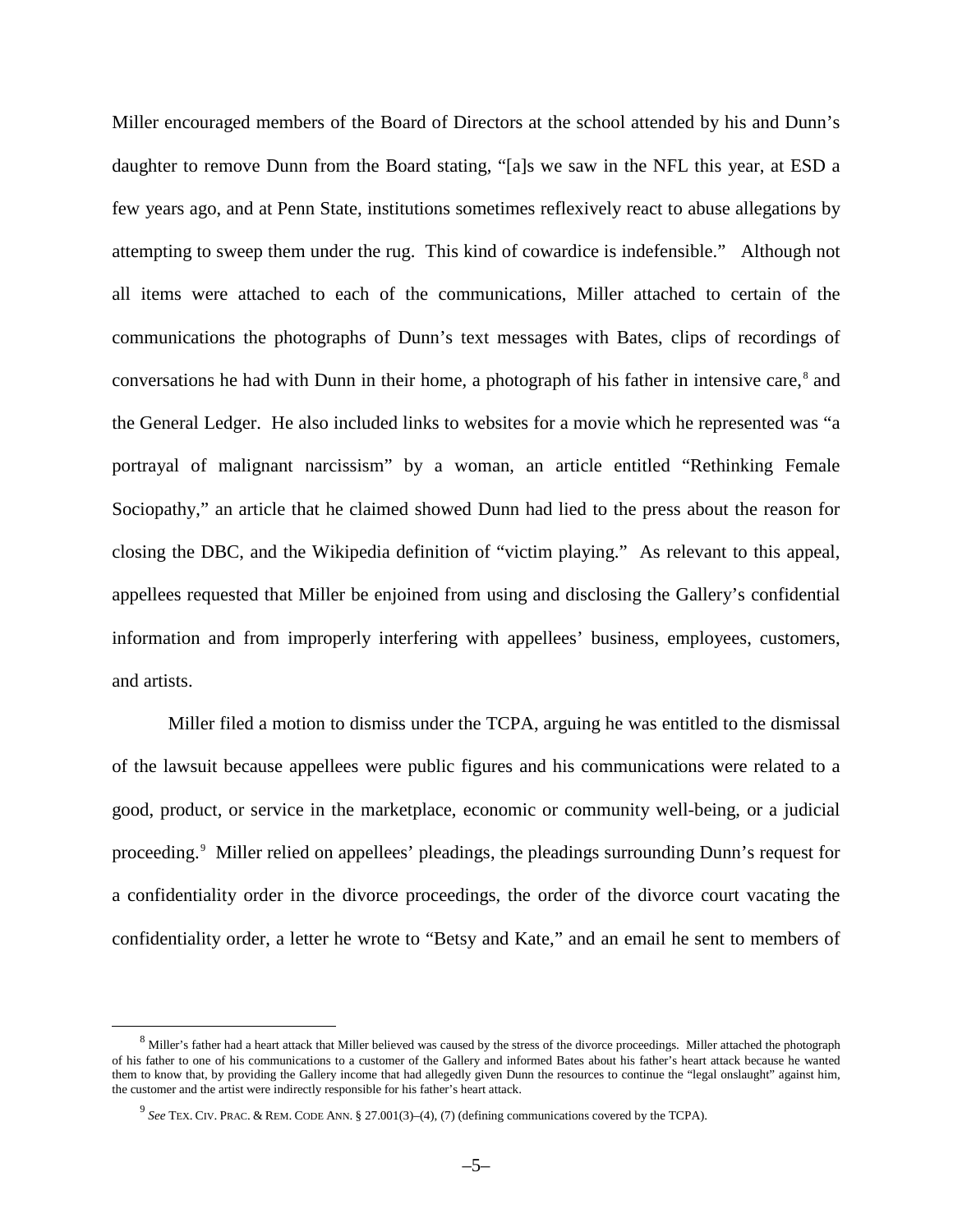the board of trustees of the school Dunn and Miller's daughter attended. Appellees opposed the motion and requested sanctions.

The trial court held an evidentiary hearing on appellees' request for injunctive relief. During the hearing Miller admitted sending all of the complained-about letters and emails, but claimed he sent the communications to protect his reputation and to show that Dunn had made false statements about him. Dunn testified Miller's communications to artists she represented, employees of the Gallery and their relatives, and the Gallery's customers were interfering with the Gallery's contractual and employment relationships. She also testified the harm to her reputation caused by the communications was affecting her and the Gallery's goodwill.

The trial court granted appellees' request for a temporary injunction. The trial court found appellees had established a probable right to relief with respect to their claims under the UTSA, the HCA, and the ICA, and for tortious interference with business relations, defamation and business disparagement, and invasion of privacy. The trial court also found appellees were threatened with irreparable harm from Miller's conduct because the:

wrongful conduct has been repetitive and ongoing and has jeopardized [appellees] Confidential Information, employment relations, existing and prospective business relationships, reputation and the goodwill of Dunn and the [Gallery]; [Miller] has engaged in these activities knowing their exacerbating effect on Dunn's health and her physical ability to work and operate the [Gallery]; an imminent and irreparable harm to the judicial process will deprive [appellees] of a just resolution of their dispute; this judicial action represents the least restrictive means to prevent the threatened harm; [Miller's] wrongful, damaging conduct has occurred and will continue to occur if not enjoined; and [appellees] will suffer immediate and irreparable harm for which they have no adequate remedy at law.

The trial court specifically ordered:

Miller, and his agents[,] servants, employees and anyone in active concert or participation with him who receive actual notice of this Order ("Enjoined Parties") is/are hereby enjoined as follows:

1. Enjoined Parties shall not use, disclose, publish, copy, reproduce or distribute, directly or indirectly, the Confidential Information and/or Trade Secrets of [appellees] (including the General Ledger), in whole or in part, for any reason,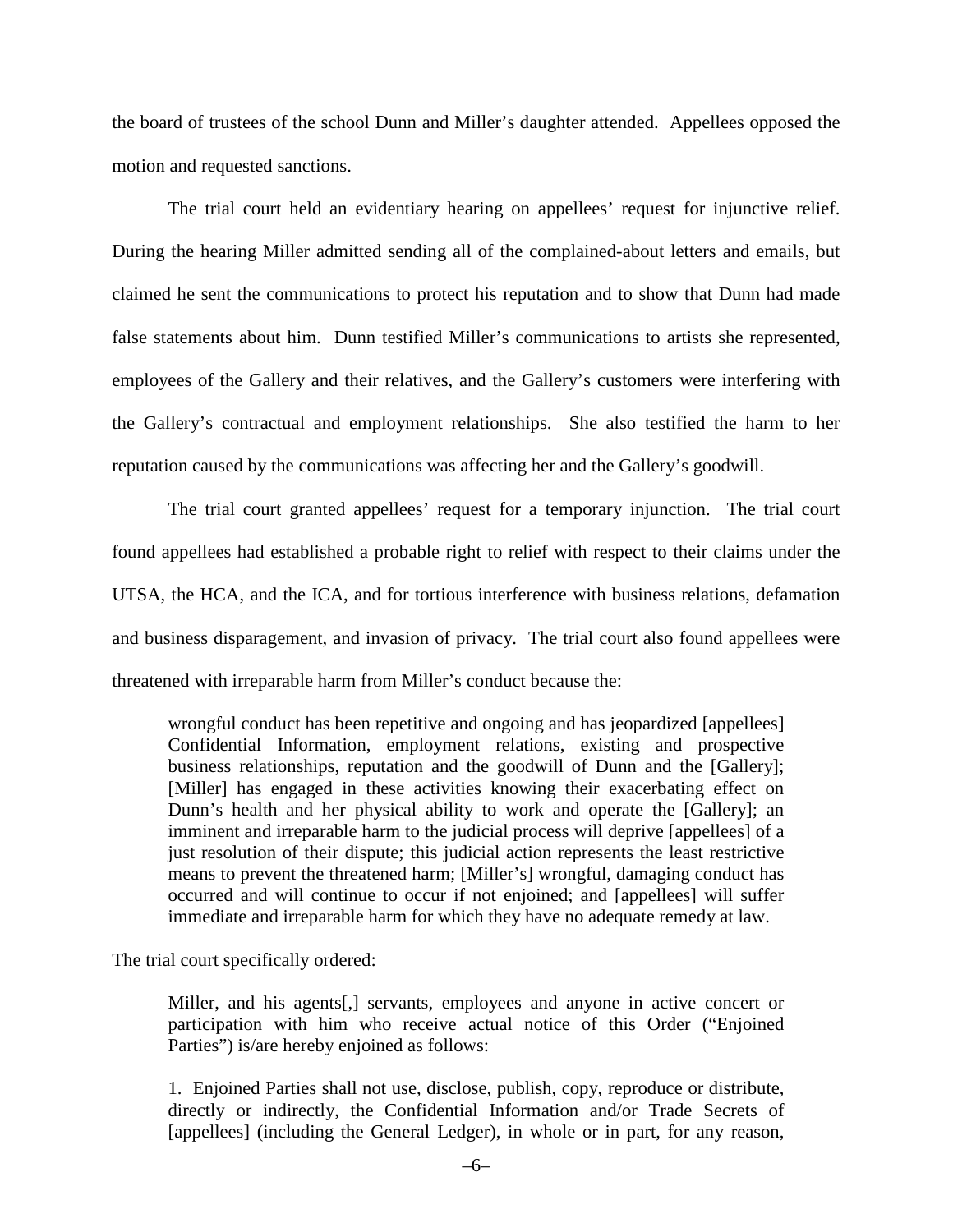including any information derived from such Confidential Information or Trade Secrets, including the General Ledger;

2. Enjoined Parties shall not use, disclose, publish, copy, reproduce or distribute, directly or indirectly, any information obtained by Defendant Miller in violation of the Harmful Access by Computer Act and/or Chapter 33 of the Texas Penal Code, including any emails, voice mail messages, text messages, phone logs or other data originating from Plaintiff Dunn's mobile or smart phone;

3. Enjoined Parties shall not intercept the contents of Plaintiff Dunn's communication(s) through the use of an electronic, mechanical, or other device without the consent of a party to the communication as provided in Section 123.004(1) of the Interception of Communications Act or use or divulge information that Defendant Miller obtained by intercepting or recording the private conversation(s) between Dunn and other third parties in Defendant's absence;

4. Enjoined Parties shall not use, disclose, publish, copy or distribute, directly or indirectly, any information, including recordings or audio clips, obtained by Defendant Miller as a result of an invasion of Dunn's privacy, specifically including the contents, in whole or in part, of the surreptitiously recorded conversations that occurred of Plaintiff Dunn in the privacy of the parties' residence;

5. Enjoined Parties shall not willfully and intentionally interfere with the consignment agreements or employment relationships between artists and employees who are known by Enjoined Parties to be artists and employees of Dunn and/or the [Gallery] by: (a) using Confidential Information; (b) attempting to divert such artists to another art consultant or dealer; (c) using information obtained in violation of the Texas Harmful Access by Computer Act; (d) using information that Enjoined Parties obtained by intercepting private conversations between Dunn and other third parties' [sic] in Defendant's absence; and/or (e) disclosing surreptitiously recorded conversations that occurred of Plaintiff Dunn in the privacy of the parties' residence[;]

6. Enjoined Parties shall not intentionally and maliciously interfere with prospective business relationships between artists, collectors, curators, clients, [or] customers known to Enjoined Parties to be a prospective artist, client, collector, curator, or customer of Dunn and/or the [Gallery] by: (a) using Confidential Information; (b) using information obtained in violation of the Texas Harmful Access by Computer Act; (c) using information that Enjoined Parties obtained by intercepting private conversations between Dunn and other third parties' [sic] in Defendant's absence; and/or (d) disclosing surreptitiously recorded conversations that occurred of Plaintiff Dunn in the privacy of the parties' residence [;]

7. Enjoined Parties shall not communicate to any client or collector, or prospective client or collector, who is known by Enjoined Parties to be a client or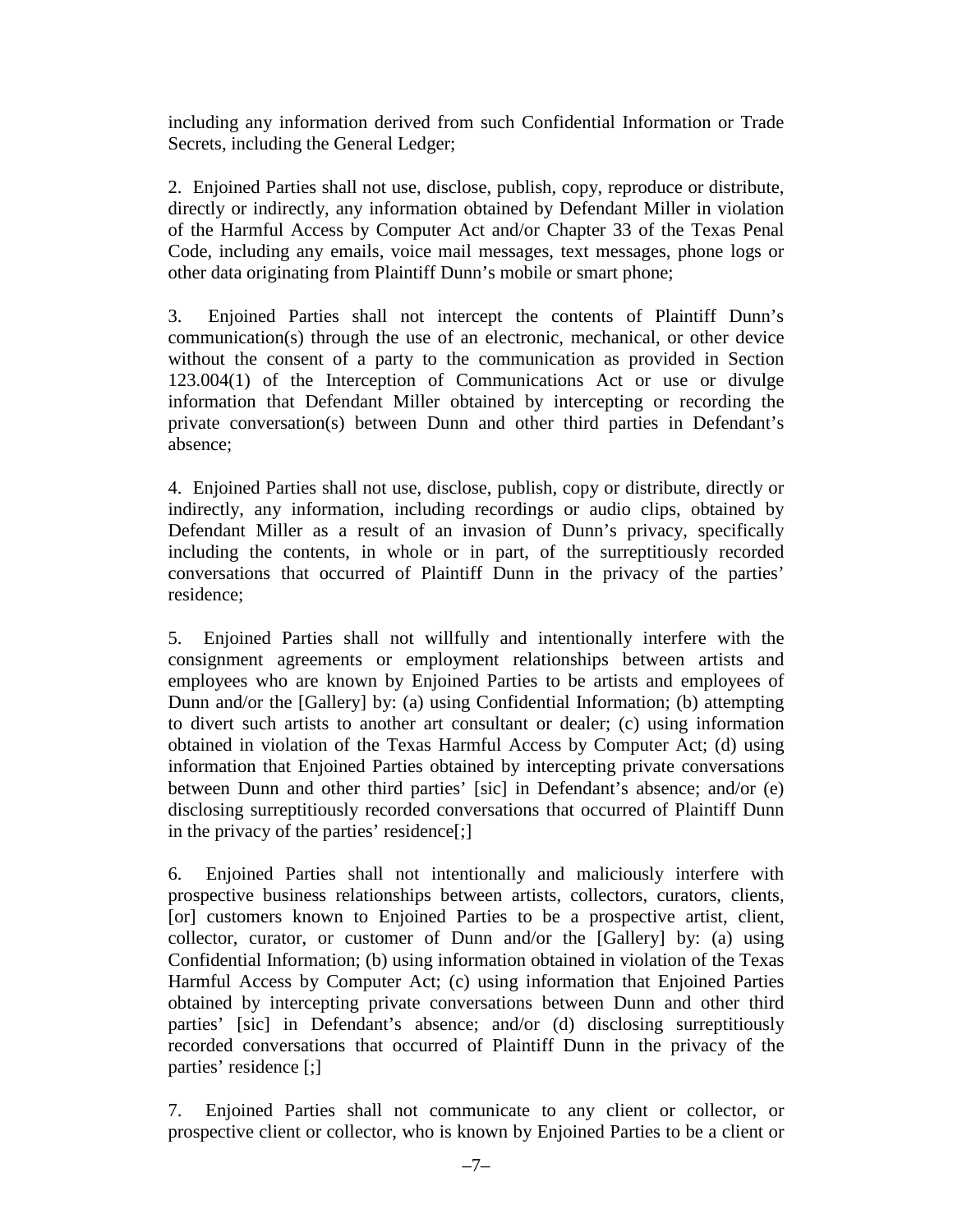collector, or prospective client or collector, of Dunn and/or the [Gallery], that Dunn (a) committed perjury in the divorce proceedings between Dunn and Miller; (b) committed sexual misconduct or adultery while married to Miller; and/or (c) forced her former business partner out of the gallery "without any compensation" [;]

8. The provisions of Paragraphs 5, 6, and 7 do not apply to The Hockaday School Board Leadership or parents of students attending The Hockaday School.

At the hearing on Miller's motion to dismiss under the TCPA, appellees relied on the testimony from the hearing on their request for injunctive relief. The trial court denied Miller's motion to dismiss under the TCPA, found the motion was frivolous within the meaning of section 27.009(b) of the civil practice and remedies code, and awarded costs and reasonable attorney's fees incurred by appellees in opposing the motion.[10](#page-7-0)

# **Standard of Review and Applicable Law**

 A temporary injunction is an extraordinary remedy and does not issue as a matter of right. *Butnaru v. Ford Motor Co.*, 84 S.W.3d 198, 204 (Tex. 2002). The purpose of a temporary injunction is to preserve the status quo of the litigation's subject matter pending trial on the merits. *Id.* The status quo is defined as, "the last, actual, peaceable, non-contested status which preceded the pending controversy." *In re Newton*, 146 S.W.3d 648, 651 (Tex. 2004) (orig. proceeding). To obtain a temporary injunction, the applicant must plead and prove three specific elements: (1) a cause of action against the defendant; (2) a probable right to the relief sought; and (3) a probable, imminent, and irreparable injury in the interim. *Butnaru*, 84 S.W.3d at 204. An injury is irreparable if the injured party cannot be adequately compensated in damages or if the damages cannot be measured by any certain pecuniary standard. *Id.*

<span id="page-7-0"></span><sup>&</sup>lt;sup>10</sup> The trial court instructed appellees' counsel to file an affidavit reflecting the costs and reasonable attorneys' fees incurred. Although appellees filed the ordered affidavit, the trial court did not make a finding regarding the amount of costs and fees awarded to appellees prior to Miller filing this interlocutory appeal of the trial court's order denying the motion to dismiss under the TCPA. *See* TEX. CIV. PRAC. & REM. CODE ANN. § 51.014(a)(12) (West Supp. 2015) (party may file interlocutory appeal of order denying motion to dismiss filed under section 27.003 of civil practice and remedies code);  $Id.$  § 51.014(b) (an interlocutory appeal under section 51.014(a)(12) stays all other proceedings in trial court pending resolution of appeal).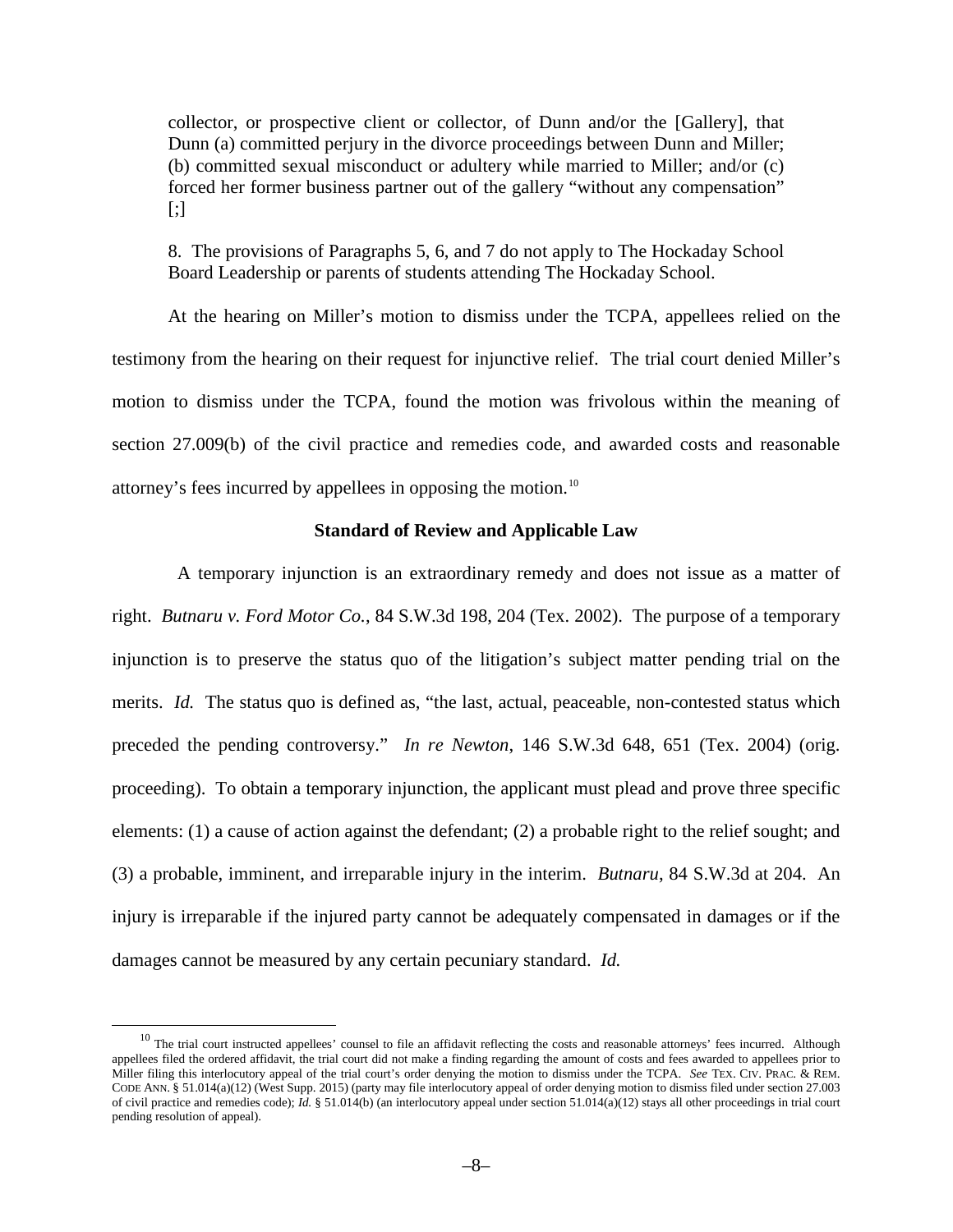We review a trial court's order granting a request for a temporary injunction under an abuse of discretion standard. *Id.*; *Marketshare Telecom, L.L.C. v. Ericsson, Inc.*, 198 S.W.3d 908, 916 (Tex. App.—Dallas 2006, no pet.). In reviewing the trial court's decision, we view the evidence in the light most favorable to the trial court's order and indulge every reasonable inference in its favor. *Graham Mortg. Corp. v. Hall*, 307 S.W.3d 472, 478 (Tex. App.—Dallas 2010, no pet.). We may not substitute our judgment for the trial court's unless the trial court's action was so arbitrary that it exceeded the bounds of reasonable discretion. *Butnaru*, 84 S.W.3d at 204. The trial court does not abuse its discretion by making a decision based on conflicting evidence. *Marketshare Telecom, L.L.C.*, 198 S.W.3d at 916 (citing *Tom James of Dallas, Inc. v. Cobb*, 109 S.W.3d 877, 883 (Tex. App.—Dallas 2003, no pet.)). However, the trial court abuses its discretion when it misapplies the law to established facts or when the evidence does not reasonably support the trial court's determination of the existence of probable injury or probable right to recovery. *Id.* We review de novo any determinations on questions of law that the trial court made in support of the order. *Id.*

#### **Compliance with Rule 683**

In his second issue, Miller asserts the temporary injunction is void because it fails to meet the requirements of rule of civil procedure 683. Miller specifically argues the order fails to adequately describe the imminent, irreparable harm appellees stand to suffer and why they do not have an adequate remedy at law.

A temporary injunction must comply with the requirements of rule of civil procedure 683. *See* TEX. R. CIV. P. 683; *Interfirst Bank San Felipe, N.A. v. Paz Constr. Co.*, 715 S.W.2d 640, 641 (Tex. 1986) (per curiam) ("The requirements of Rule 683 are mandatory and must be strictly followed."). In relevant part, rule 683 requires every order granting a temporary injunction to state the reasons for its issuance, be specific in terms, and describe with reasonable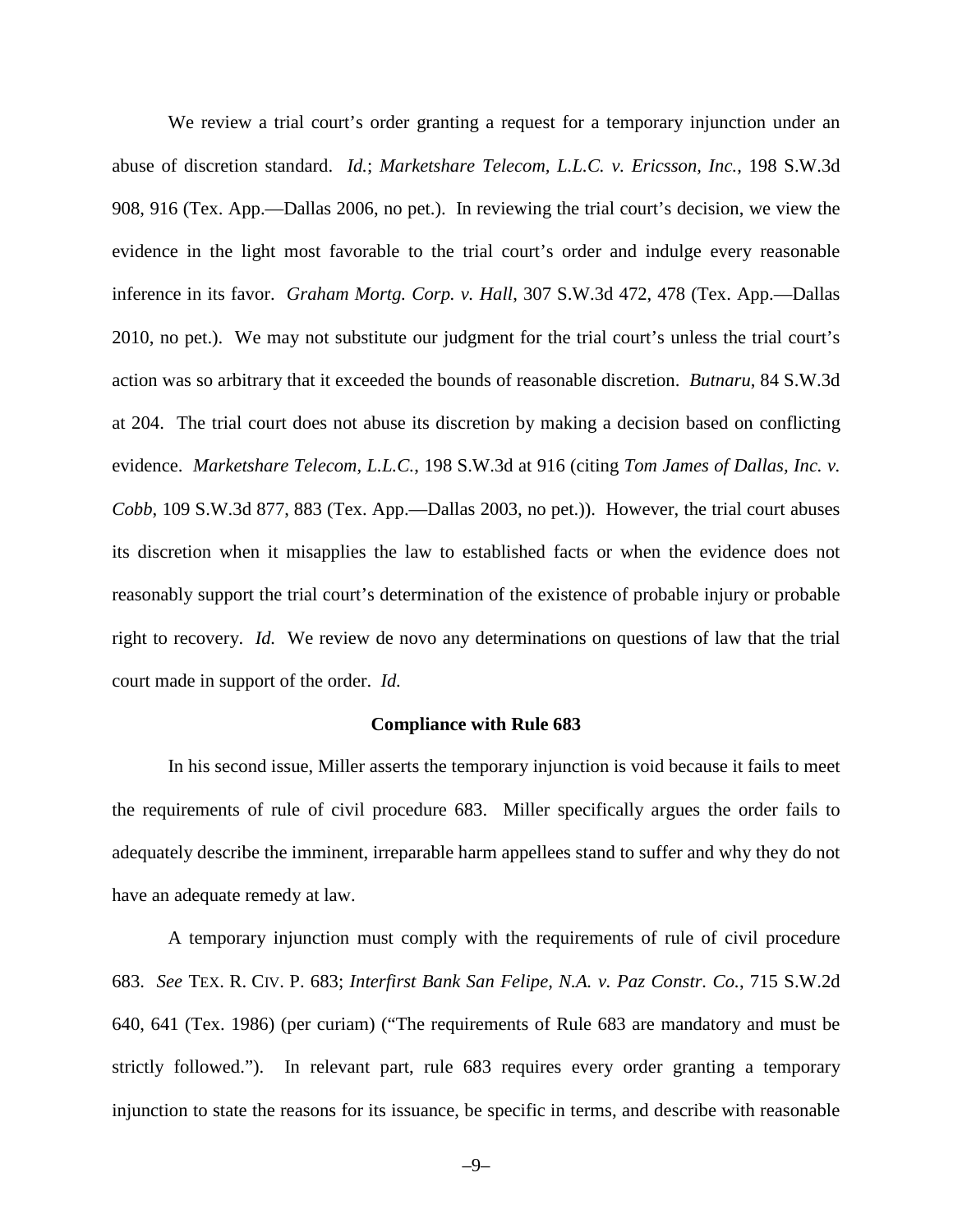detail and not by reference to the complaint or other document, the acts sought to be restrained. TEX. R. CIV. P. 683; *Reliant Hosp. Partners, LLC v. Cornerstone Healthcare Grp. Holdings, Inc.*, 374 S.W.3d 488, 495 (Tex. App.—Dallas 2012, pet. denied). The purpose of rule 683's specificity requirement is to ensure that parties are adequately informed of the acts they are enjoined from doing and the reasons for the injunction. *El Tacaso, Inc. v. Jireh Star, Inc.*, 356 S.W.3d 740, 744 (Tex. App.—Dallas 2011, no pet.); *see also Lasser v. Amistco Separation, Prods., Inc.*, No. 01-13-00690-CV, 2014 WL 527539, at \*3 (Tex. App.—Houston [1st Dist.] Feb. 6, 2014, no pet.) (mem. op.).

The trial court's order stating its reasons for granting a temporary injunction must be specific and legally sufficient on the face of the order. *Reliant Hosp. Partners, LLC*, 374 S.W.3d at 495. To comply with rule 683, the trial court must set out in the order the reasons the court deems it proper to issue the injunction, including the reasons why the applicant will suffer injury if the injunctive relief is not ordered. *Id.* (citing *El Tacaso, Inc.*, 356 S.W.3d at 744); *In re Chaumette*, 456 S.W.3d 299, 305 (Tex. App.—Houston [1st Dist.] 2014, no pet.). The explanation must include specific reasons and not merely conclusory statements. *In re Chaumette*, 456 S.W.3d at 305. Mere recitals regarding harm are insufficient. *Id.* "When a temporary injunction order does not adhere to the requirements of Rule 683 the injunction order is subject to being declared void and dissolved." *Interfirst Bank San Felipe N.A.*, 715 S.W.2d at 641; *see also Qwest Commc'ns Corp. v. AT&T Corp.*, 24 S.W.3d 334, 337 (Tex. 2000) (per curiam).

The trial court found in the temporary injunction that the General Ledger was a trade secret and confidential information of the Gallery and that Miller had distributed the General Ledger without appellees' knowledge or consent; Miller had communicated with employees of the Gallery or their relatives with the intent to disrupt the employment relationship between the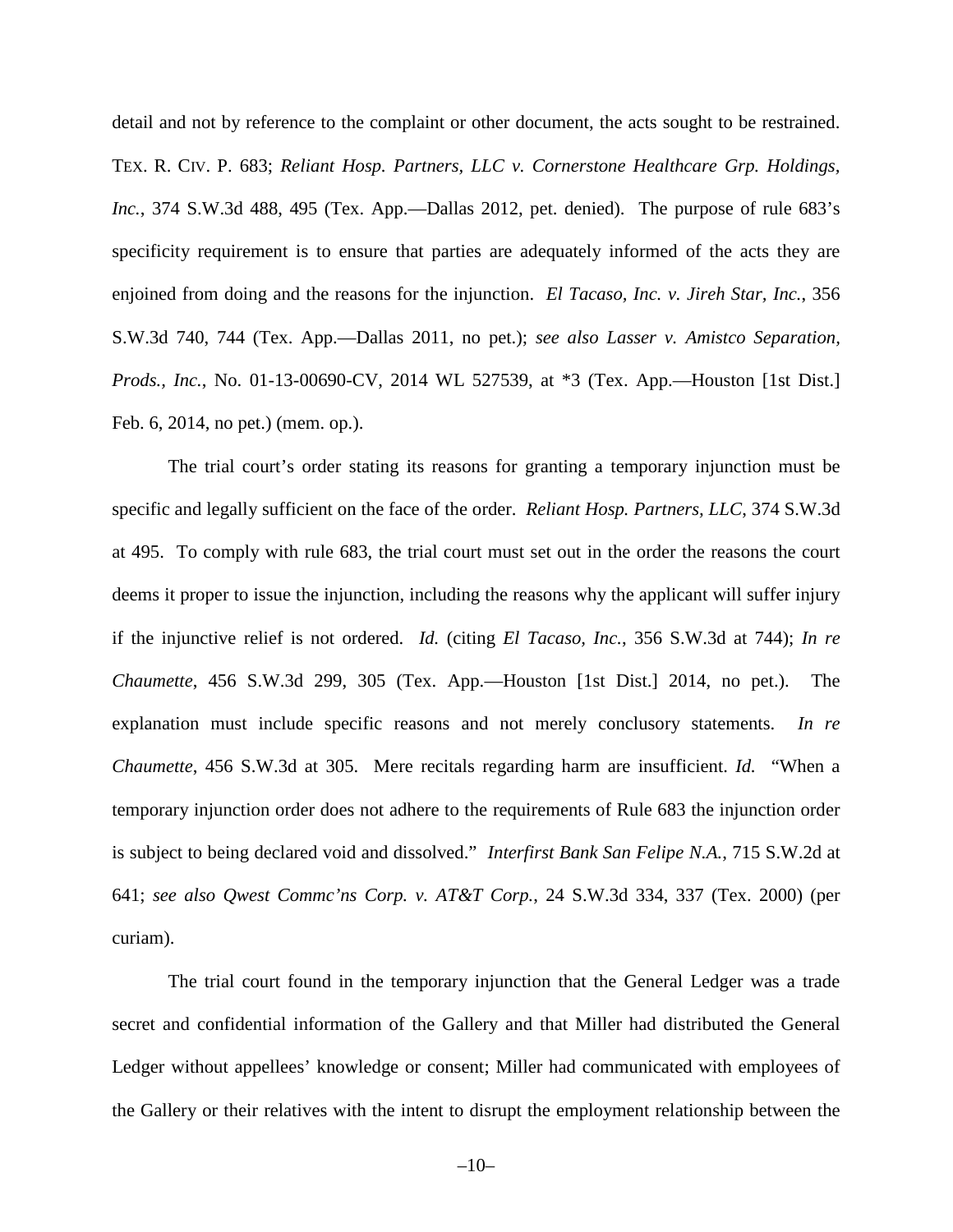Gallery and its employees; Miller had communicated with artists represented by Dunn and customers of the Gallery with the intent to interfere with those business relationships; and appellees had suffered, and would continue to suffer, irreparable harm for which there was no adequate remedy at law because Miller's conduct jeopardized appellees' confidential information, employment relations, existing and prospective business relationships, reputation, and goodwill.

"An injury is irreparable if the injured party cannot be adequately compensated in damages or if the damages cannot be measured by any certain pecuniary standard." *Butnaru*, 84 S.W.3d at 204. The interruption of business relations and the disclosure of trade secrets can constitute irreparable harm that entitles the applicant to injunctive relief. *See Dickerson v. Acadian Cypress & Hardwoods, Inc.*, No. 09-13-00299-CV, 2014 WL 1400659, at \*5 (Tex. App.—Beaumont Apr. 2014, no pet.) (mem. op.) (impact of interruption of relationships with clients is difficult, if not impossible, to fully measure); *Salas v. Chris Christensen Sys., Inc.*, No. 10-11-00107-CV, 2011 WL 4089999, at \*8 (Tex. App.—Waco Sept. 14, 2011, no pet.) (mem. op.) (disclosure and misuse of trade secrets are examples of irreparable harm entitling an applicant to injunctive relief). We conclude the trial court's findings of the probable imminent and irreparable harm that appellees will suffer if injunctive relief is not granted are sufficiently specific to comply with the requirements of rule 683. We resolve Miller's second issue against him.

## **Prior Restraint on Right To Free Speech**

In his first issue, Miller argues that paragraph 7 of the temporary injunction, which enjoins him from communicating to any client or collector, or prospective client or collector, that Dunn committed perjury in the divorce proceedings, committed sexual misconduct or adultery while married to Miller, or forced Brown out of the DBC "without any compensation," is an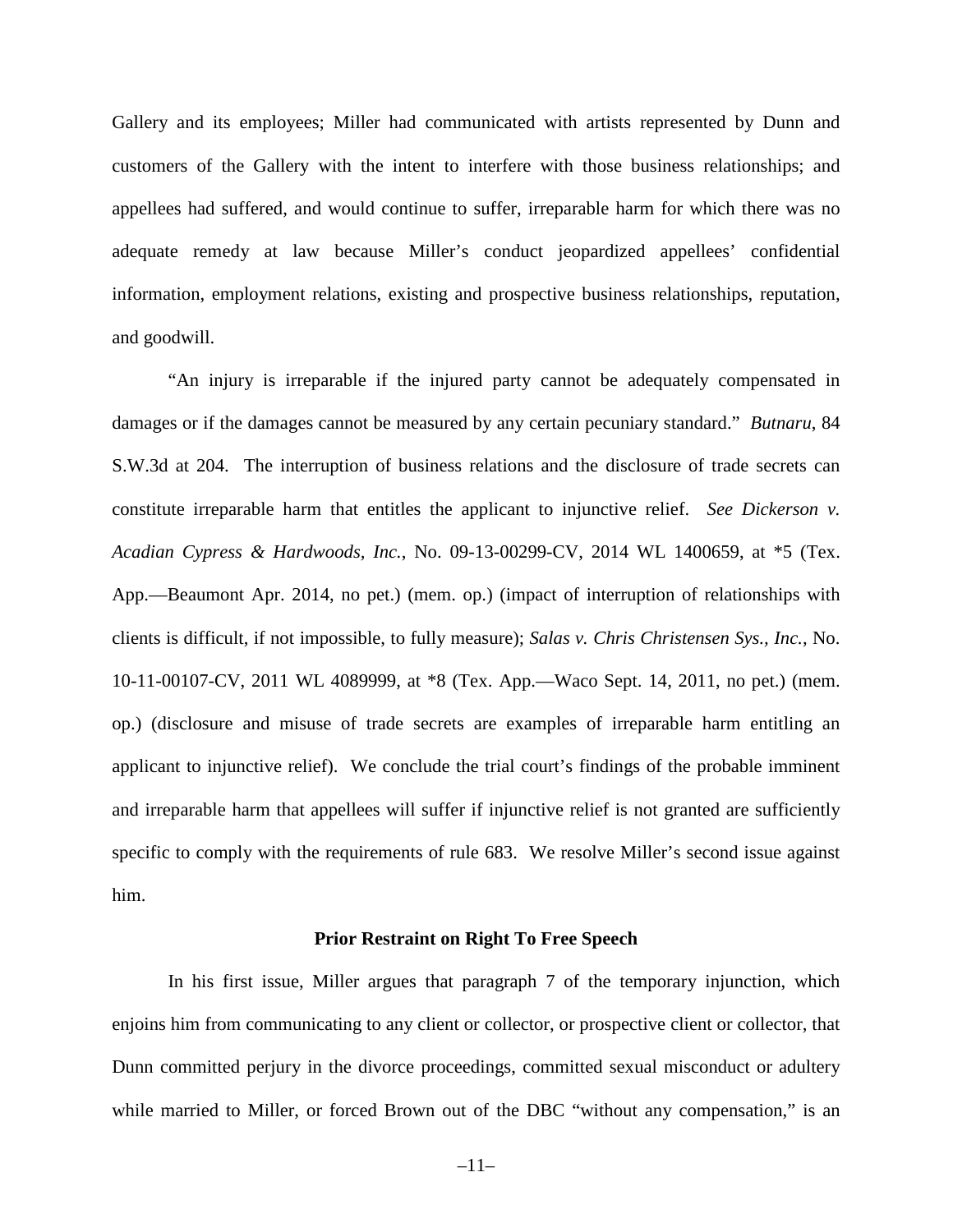unconstitutional prior restraint on his right to free speech under the Texas and United States Constitutions.

The trial court found the enjoined comments constituted defamation that tended to injure Dunn's reputation and expose her to public hatred, contempt, or ridicule; cause financial injury; and impeach Dunn's honesty, integrity, virtue, or reputation. The trial court further found the statements were false and misleading and tended to injure appellees in their office, business, profession, or occupation. Finally, the trial court found the statements that Dunn committed perjury and adultery were defamatory per se.

A judicial order that forbids certain communications before they occur constitutes a prior restraint on speech. *Dibon Solutions, Inc. v. Nanda*, No. 05-12-01112-CV, 2013 WL 3947195, at \*2 (Tex. App.—Dallas July 29, 2013, no pet.) (mem. op.) (citing *Alexander v. United States*, 509 U.S. 544, 550 (1993)). Prior restraints on the right to free speech under the United States and Texas Constitutions are heavily disfavored and are presumptively unconstitutional. *Kinney v. Barnes*, 443 S.W.3d 87, 89, 90 (Tex. 2014), *cert. denied*, 135 S. Ct. 1164 (2015); *Davenport v. Garcia*, 834 S.W.2d 4, 9 (Tex. 1992). The proponent seeking such a restraint therefore "carries a heavy burden of showing justification for the imposition of such a restraint." *Kinney*, 443 S.W.3d at 94 (quoting *Org. for a Better Austin v. Keefe*, 402 U.S. 415, 419 (1971)).

"The traditional rule of Anglo-American law is that equity has no jurisdiction to enjoin defamation." *Id.* at 95 (quoting Edwin Chemerinsky, *Injunctions in Defamation Cases*, 57 SYRACUSE L. REV. 157, 167 (2007)). Further, a trial court generally may not prevent a person from referring negatively about a business. *Hajek v. Bill Mowbray Motors, Inc.*, 647 S.W.2d 253, 255 (Tex. 1983) (per curiam). Rather, the remedy for defamation is an award of damages, not the prevention of the right to speak freely. *Kinney*, 443 S.W.3d at 95, 99; *see also Milkovich v. Lorain Journal Co.*, 497 U.S. 1, 22–23 (1990) ("[I[mperfect though it is, an action for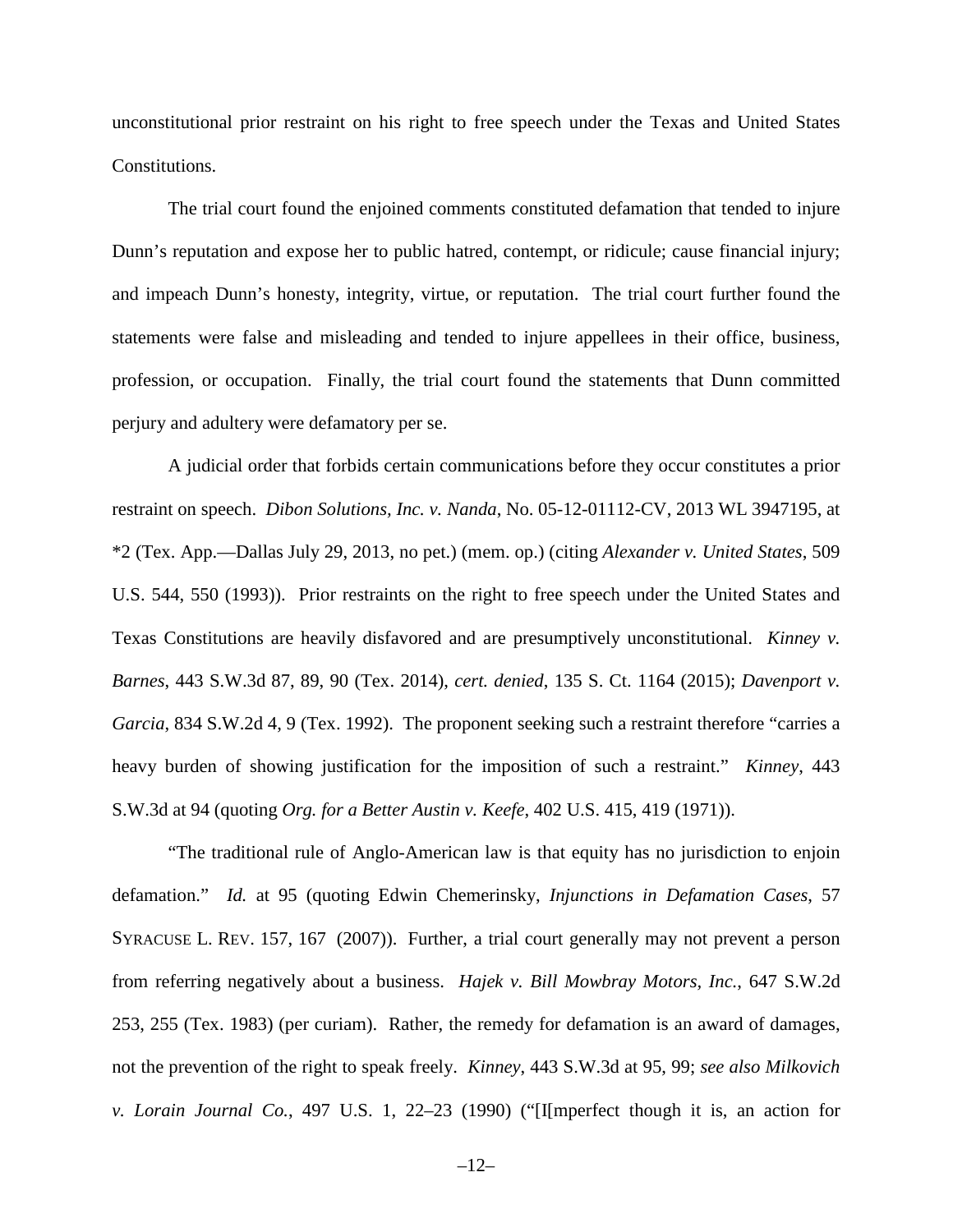damages is the only hope for vindication or redress the law gives to a man whose reputation has been falsely dishonored."). Injunctive relief in defamation or business disparagement actions may be permissible "only when essential to the avoidance of an impending danger," and when it is the least restrictive means of preventing that harm. *Kinney*, 443 S.W.3d at 95; *Davenport*, 834 S.W.2d at 9; *Ex parte Tucci*, 859 S.W.2d 1, 5–6 (Tex. 1993).

There is no evidence in this case that Miller's speech presents any impending danger. *See Davenport*, 834 S.W.2d at 10 ("[O]nly an imminent, severe harm can justify prior restraint."); *see also Kinney*, 443 S.W.3d at 95. Accordingly, the broad language of paragraph 7 of the temporary injunction constitutes an unconstitutional prior restraint on free speech, to which no exception applies. We resolve Miller's first issue in his favor and modify the temporary injunction to delete paragraph 7. *See Marketshare Telecom, L.L.C.*, 198 S.W.3d at 917 ("Courts will modify a temporary injunction by deleting the language from the injunction that constitutes an unconstitutional prior restraint.").

# **Harm**

In his third issue, Miller asserts the trial court erred by granting injunctive relief because appellees failed to meet their burden of establishing a probable, imminent, irreparable injury for which they have no adequate remedy at law. Miller specifically argues appellees were not entitled to injunctive relieve because they delayed seeking the temporary injunction and failed to offer any evidence of an irreparable injury.

Relying on federal authority, $\frac{11}{11}$  $\frac{11}{11}$  $\frac{11}{11}$  Miller first argues that Dunn knew about his letters and emails by at least November 2014, but appellees did not file suit until February 11, 2015, and this delay "rebuts any presumption of imminent, irreparable harm." "However, Texas caselaw

<span id="page-12-0"></span> <sup>11</sup> *See Tough Traveler, Ltd. v. Outbound Prod.*, 60 F.3d 964, 968 (2d Cir. 1995); *Citibank, N.A. v. Citytrust*, 756 F.2d 273, 276 (2d Cir. 1985); *Boire v. Pilot Freight Carriers, Inc.*, 515 F.2d 1185, 1193 (5th Cir. 1975); *Gonannies, Inc. v. Goaupair.com, Inc.*, 464 F.Supp.2d 603, 609 (N.D. Tex. 2006).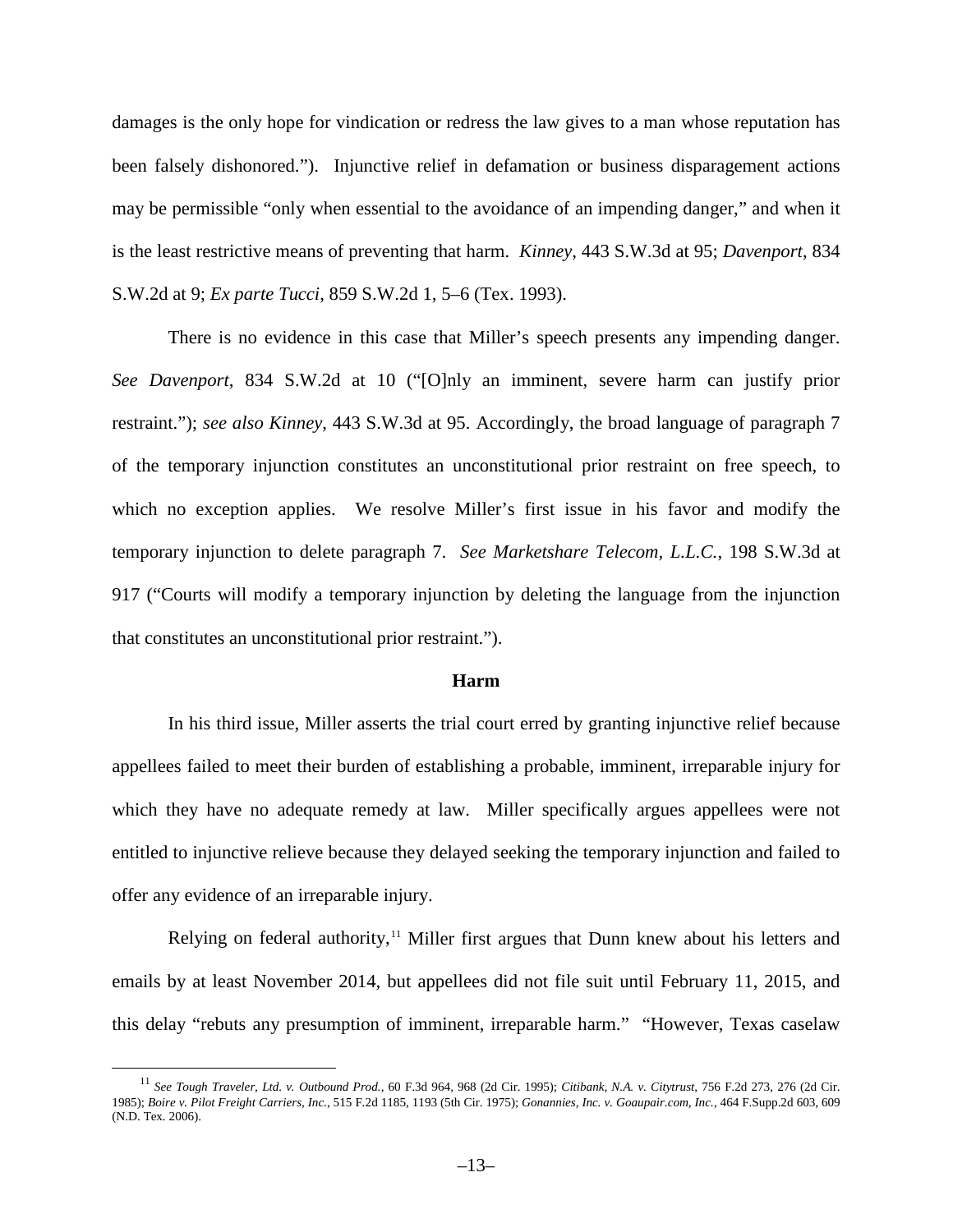does not prevent injunctive relief merely because a potential plaintiff did not file a claim as quickly as possible." *Garth v. Staktek Corp.*, 876 S.W.2d 545, 550 (Tex. App.—Austin 1994, writ dism'd w.o.j.); *see also K&G Oil Tool & Serv. Co. v. G&G Fishing Tool Serv.*, 314 S.W.2d 782, 790–91 (Tex. 1958) (under facts of case, one-year delay between discovery of defendant's conduct and seeking injunctive relief did not bar relief). Rather, the issue is whether the plaintiff's delay in seeking the relief placed the party to be restrained in a worse position than if there had been prompt action. *Huff v. Tippitt*, 452 S.W.2d 523, 525 (Tex. App.—San Antonio 1970, no writ) ("Nor can [plaintiff's] delay in seeking judicial relief [through, in part, a temporary injunction] support a plea of laches or waiver, since there is no evidence that the delay, while plaintiff was seeking extra-judicial means of dissuading defendant from continuing his actions, resulted in any injury to defendant."); *Los Angeles Heights Indep. Sch. Dist. v. Chestnut*, 287 S.W. 693 (Tex. Civ. App.—San Antonio 1926, no writ) ("Whether a delay in seeking equitable redress will estop a party from obtaining redress does not depend upon the lapse of time alone, but upon all the circumstances attending the case.").

In this case, there is no evidence that appellees' three-month delay in filing suit harmed Miller or placed him in a worse position than if suit had been filed in November 2014. Accordingly, we cannot conclude appellees' delay in filing suit prohibited them from seeking injunctive relief.

Miller also contends appellees failed to offer evidence of an irreparable injury for which they did not have an adequate remedy at law. An injury is irreparable if damages would not adequately compensate the injured party or if they cannot be measured by any pecuniary standard. *Butnaru*, 84 S.W.3d at 204. However, an injunction is not proper when the claimed injury is merely speculative. *Lynd v. Bass Pro Outdoor World, Inc.*, No. 05-12-00968-CV, 2014 WL 1010120, at \*8 (Tex. App.—Dallas Mar. 12, 2014, pet. denied) (mem. op.); *Frequent Flyer*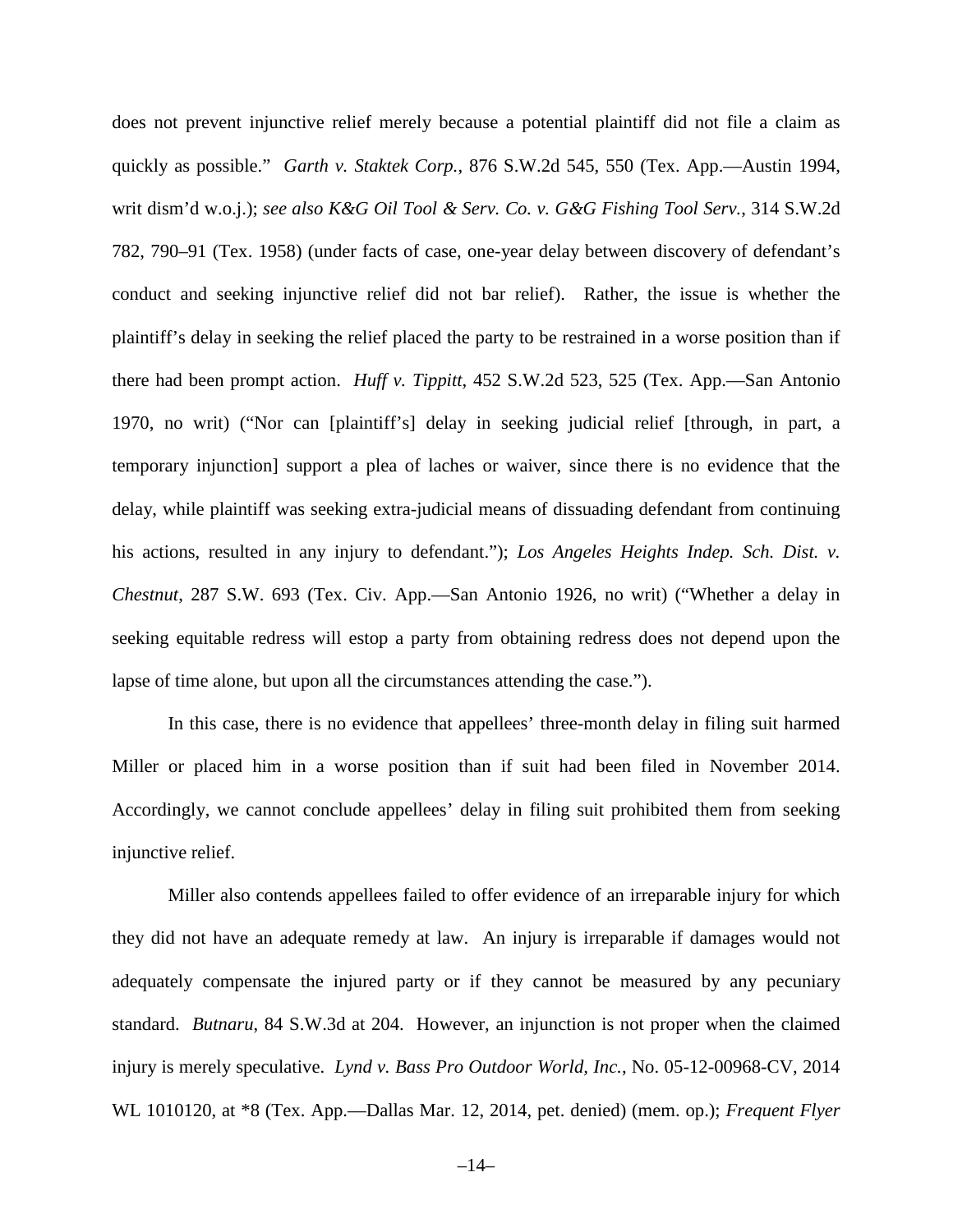*Depot, Inc. v. Am. Airlines, Inc.*, 281 S.W.3d 215, 227 (Tex. App.—Fort Worth 2009, pet. denied). Moreover, fear and apprehension of injury are insufficient to support a temporary injunction. *Frequent Flyer Depot, Inc.*, 281 S.W.3d at 227*.*

Dunn testified the value of the Gallery was based on her relationships with artists, museums, and collectors. The Gallery could not be maintained without the goodwill associated with Dunn's reputation and the trust and confidence placed in her by the employees and customers of the Gallery and the artists she represents. In Dunn's opinion, Miller's communications to the artists she represents as well as to the employees and customers of the Gallery were impairing her relationships with those individuals. Although Dunn did not know his reason for doing so, one artist terminated his relationship with appellees after receiving a communication from Miller. Dunn believed Miller was attempting to destroy her business through the communications and his conduct had impaired the goodwill she had built over a period of twenty-five years. The trial court found that Miller's conduct had jeopardized existing business relationships, reputation, and goodwill of appellees.

Disruption to a business can constitute irreparable harm. *Id.* at 228; *David v. Bache Halsey Stuart Shields, Inc.*, 630 S.W.2d 754, 757 (Tex. App.—Houston [1st Dist.] 1982, no writ) ("This harm would not only disrupt the organized business dealings of [plaintiff] but would also threaten customer confidence in [plaintiff's] handling of their private affairs, and probably cause [plaintiff] to lose not only customers but profits as well."). Further, "assigning a dollar amount to such intangibles as a company's loss of clientele, goodwill, marketing techniques, and office stability, among others, is not easy." *Frequent Flyer Depot, Inc.*, 281 S.W.3d at 228; *see also Martin v. Linen Sys. for Hosps., Inc.*, 671 S.W.2d 706, 710 (Tex. App.—Houston [1st Dist.] 1984, no writ).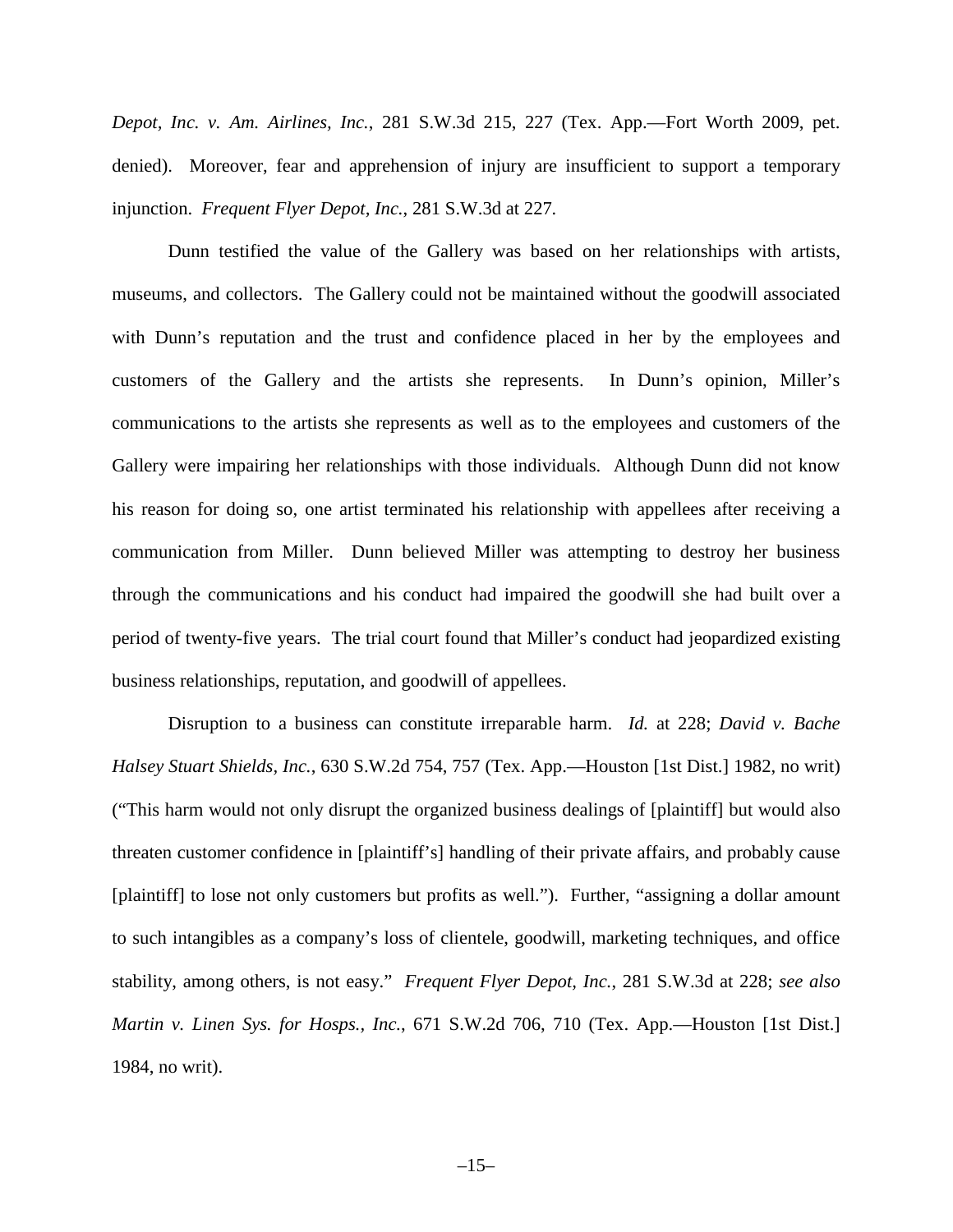Dunn also testified the General Ledger is a trade secret of the Gallery and was a confidential document that showed exactly how the Gallery operates. It contained confidential information pertaining to the Gallery and its customers and artists. According to Dunn, the information in the General Ledger could be used to the Gallery's competitive disadvantage and it would be harmful to the Gallery for the information in the General Ledger to be made publicly available. The trial court found that Miller's conduct had jeopardized appellees' confidential information.

The owner of a trade secret may be granted injunctive relief to prevent disclosure of the information. *K & G Oil Tool & Serv. Co.*, 314 S.W.2d at 790 (stating protection of trade secrets is well-recognized objective of equity); *Halliburton Energy Servs., Inc. v. Axis Technologies, LLC*, 444 S.W.3d 251, 257 (Tex. App.—Dallas 2014, no pet.). This relief is intended to protect more than just secrecy; it is also intended to protect against violence to the confidential relationship governing the acquisition of confidential information. *Mabrey v. SandStream, Inc.*, 124 S.W.3d 302, 310–11 (Tex. App.—Fort Worth 2003, no pet.); *see also Keystone Life Ins. Co. v. Marketing Mgmt., Inc.*, 687 S.W.2d 89, 92 (Tex. App.—Dallas 1985, no writ) ("The use of confidential information to gain access to customers of a competitor has been recognized as a ground for injunctive relief because of the difficulty of establishing the amount of damages.").

We conclude the evidence that Miller was disrupting appellees' business relationships and disclosing appellees' trade secrets and confidential information was sufficient to support the trial court's finding of probable imminent, irreparable injury to appellees. We resolve Miller's third issue against him.

#### **Probable Right to Recovery**

In his fourth issue, Miller asserts the trial court erred by granting injunctive relief because appellees failed to meet their burden of proving a probable right of recovery on any of their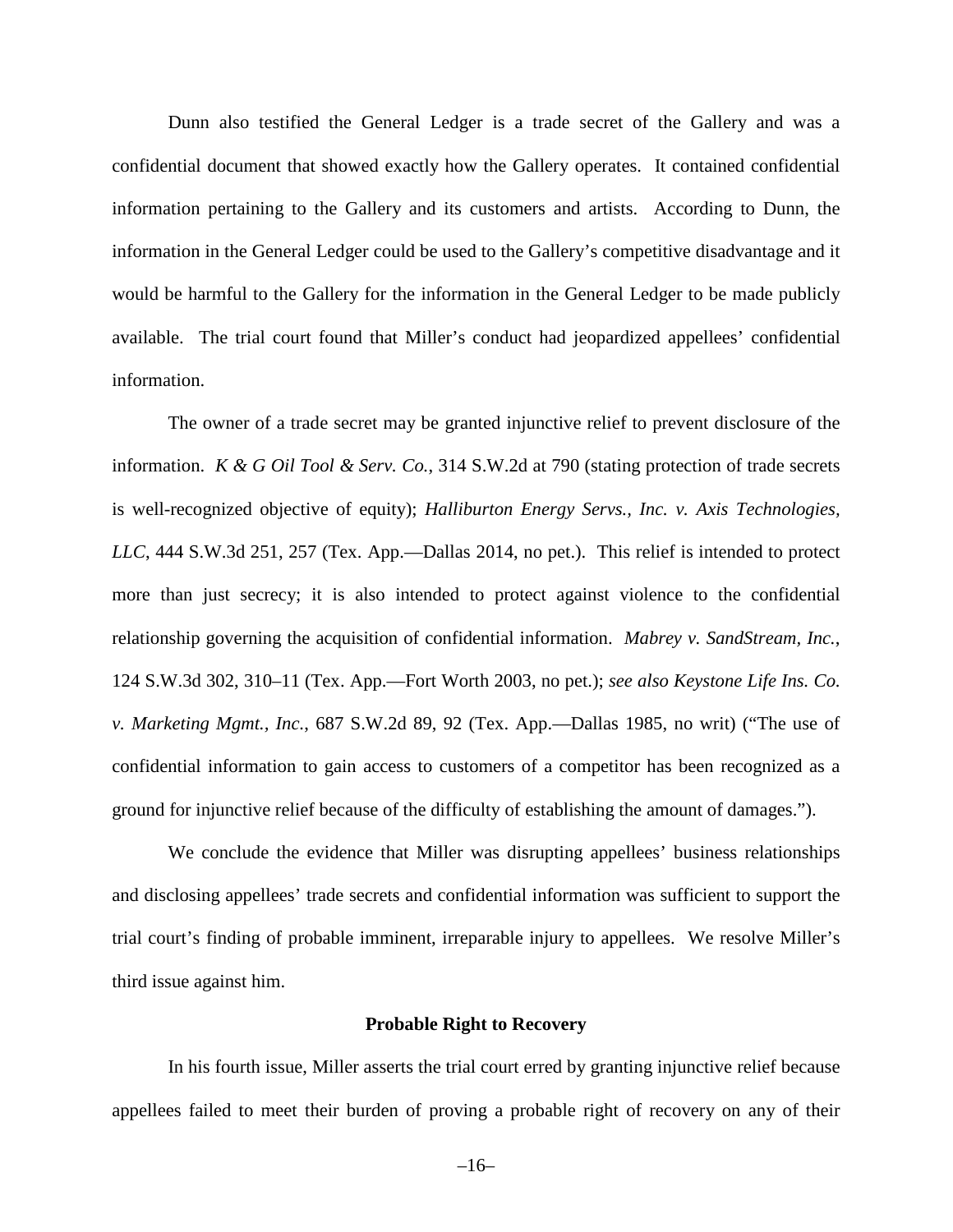pleaded causes of action. As the applicants for injunctive relief, appellees had the burden of establishing they had a probable right to the relief sought. *Butnaru*, 84 S.W.3d at 204. They were, therefore, required to allege a cause of action and offer evidence that tends to support the right to recover on the merits. *Walling v. Metcalfe*, 863 S.W.2d 56, 58 (Tex. 1993) (per curiam); *see also Dallas Anesthesiology Assocs., P.A. v. Tex. Anesthesia Grp., P.A.*, 190 S.W.3d 891, 896–97 (Tex. App.—Dallas 2006, no pet.) ("A probable right to recover may be proven by alleging the existence of a right and presenting evidence tending to show that right is being denied."). However, appellees were not required to establish they will prevail on final trial because the ultimate merits of the case were not before the trial court. *Walling*, 863 S.W.2d at 58; *Graham Mortg. Corp.*, 307 S.W.3d at 477. Rather, the question before the trial court was whether appellees were entitled to preservation of the status quo pending trial on the merits. *Walling*, 863 S.W.2d at 58.

# *Violations of ICA*

Miller first challenges paragraph 3 of the temporary injunction, which enjoined him from intercepting Dunn's communications in violation of the ICA or using or divulging information that he obtained by intercepting or recording communications between Dunn and other third parties in Miller's absence. As relevant to this appeal, a party to a communication may sue a person who: (1) intercepts, attempts to intercept, or employs or obtains another to intercept or attempt to intercept the communication; or (2) uses or divulges information that he knows or reasonably should know was obtained by interception of the communication. TEX. CIV. PRAC. & REM. CODE ANN. § 123.002(a)(1)–(2). Interception of a communication is defined by the ICA to mean "the aural acquisition of the contents of a communication through the use of an electronic, mechanical, or other device that is made without the consent of a party to the communication." *Id.* § 123.001(2).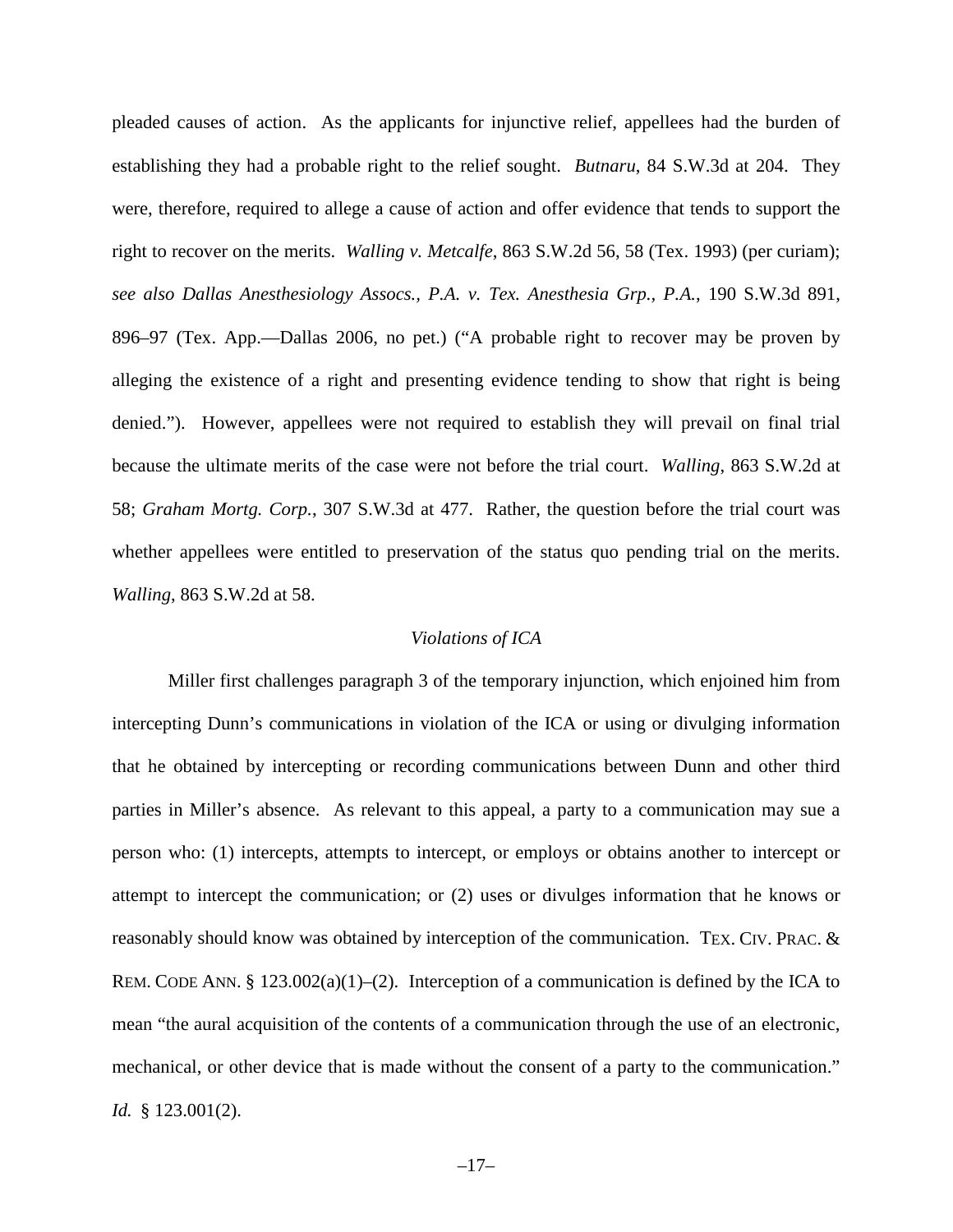Miller admitted during the temporary injunction hearing that he placed a recording device in Dunn's car and recorded Dunn's conversations on that device. Dunn testified she did not consent to the recordings and there was no evidence that any third-party who was involved in those conversations consented to those recordings. Accordingly, Dunn established she had a probable right to recover on her claims that Miller violated the ICA by intercepting communications through the use of a recording device without the consent of any party to the communication.

Miller next argues paragraph 3 of the temporary injunction exceeds the scope of the pleadings and appellees were unable to show imminent harm because there was no evidence he possessed any recordings between Dunn and any third-party or ever transmitted any recording of a conversation between Dunn and a third-party to anyone. However, appellees pleaded that Miller violated the ICA by attempting to intercept and intercepting Dunn's communications by concealing a digital recorder in her car and, using the digital recorder, Miller intercepted and acquired contents of Dunn's communications through the use of an electronic, mechanical, or other device without the consent of any party to the communications. Dunn testified the information from the recording device placed in her car was transcribed onto the log she found on Miller's computer, supporting a finding that Miller possessed these recordings. An injunction prohibiting further interception, attempted interception, or divulgence or use of the information obtained by an intercepted communication is specifically authorized by the ICA. *See* TEX. CIV. PRAC. & REM. CODE ANN. § 123.004(1). On this record, we cannot conclude the trial court abused its discretion by enjoining Miller from intercepting Dunn's communications in violation of the ICA or by transmitting any recording of Dunn's communications that he obtained by violating the ICA.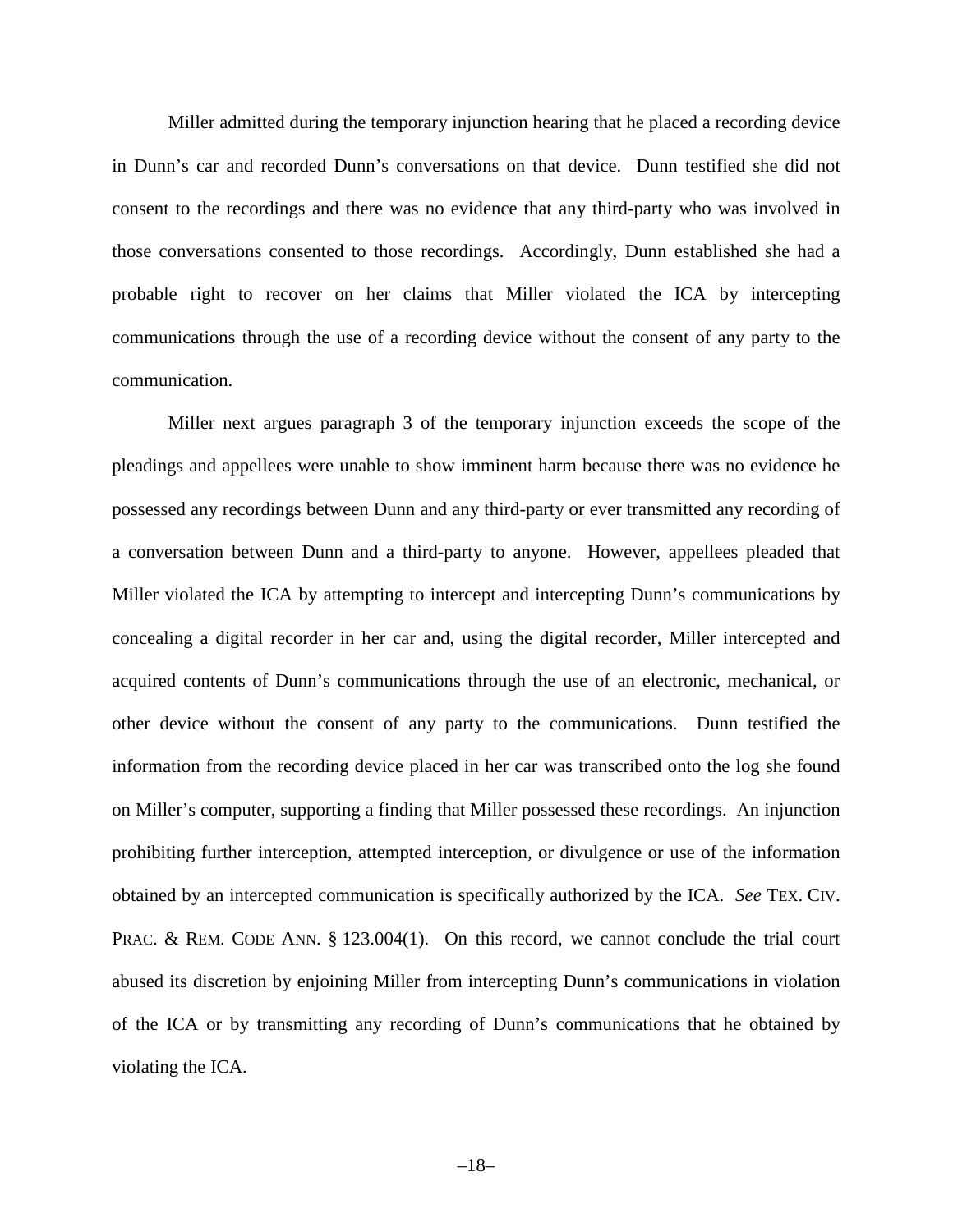# *Invasion of Privacy*

Miller next contends the trial court abused its discretion by enjoining him, in paragraph 4 of the temporary injunction, from disclosing, publishing, copying, or distributing any information, specifically including the contents of surreptitiously recorded conversations between Miller and Dunn, obtained as a result of an invasion of Dunn's privacy. As relevant to paragraph 4 of the temporary injunction, appellees alleged Miller invaded Dunn's privacy by surreptitiously recording his conversations with Dunn in the privacy of their home. Miller argues he consented to the recording of his conversations with Dunn and, therefore, the recordings did not violate the ICA and there was no evidence to support a common law invasion of privacy claim.

Texas recognizes several forms of invasion of privacy, including intrusion upon a person's seclusion and public disclosure of private facts. *Cain v. Hearst Corp.*, 878 S.W.2d 577, 578 (Tex. 1994); *Blanche v. First Nationwide Mortg. Corp.*, 74 S.W.3d 444, 454 (Tex. App.— Dallas 2002, no pet). The trial court found appellees established a probable right to recover based on both these means of invasion of privacy.<sup>[12](#page-18-0)</sup> We turn first to the trial court's determination that appellees established a probable right to recover on an invasion of privacy claim based on Miller's intentional intrusion on Dunn's seclusion.

A common law right to privacy exists under Texas law. *Billings v. Atkinson*, 489 S.W.2d 858, 860 (Tex. 1973); *Webb v. Glenbrook Owners Ass'n, Inc.*, 298 S.W.3d 374, 387 (Tex. App.—Dallas 2009, no pet.). The Texas Constitution protects personal privacy from unreasonable intrusion. *Tex. State Emps. Union v. Tex. Dep't of Mental Health & Mental* 

<span id="page-18-0"></span><sup>&</sup>lt;sup>12</sup> The trial court also found that Miller committed an invasion of privacy by publicly communicating a matter that placed Dunn in a false light in the public eye in a manner that would be highly offensive to a reasonable person of ordinary sensibilities. The Texas Supreme Court has refused to recognize an independent claim for invasion of privacy by placing a person in a false light, and instead addressed these claims under a defamation cause of action. *See Cain.*, 878 S.W.2d at 579; *Pyle v. Hebrank*, No. 01-12-00276-CV, 2013 WL 269121, at \*3 n.1 (Tex. App.— Houston [1st Dist.] Jan. 24, 2013, no pet.) (mem. op.).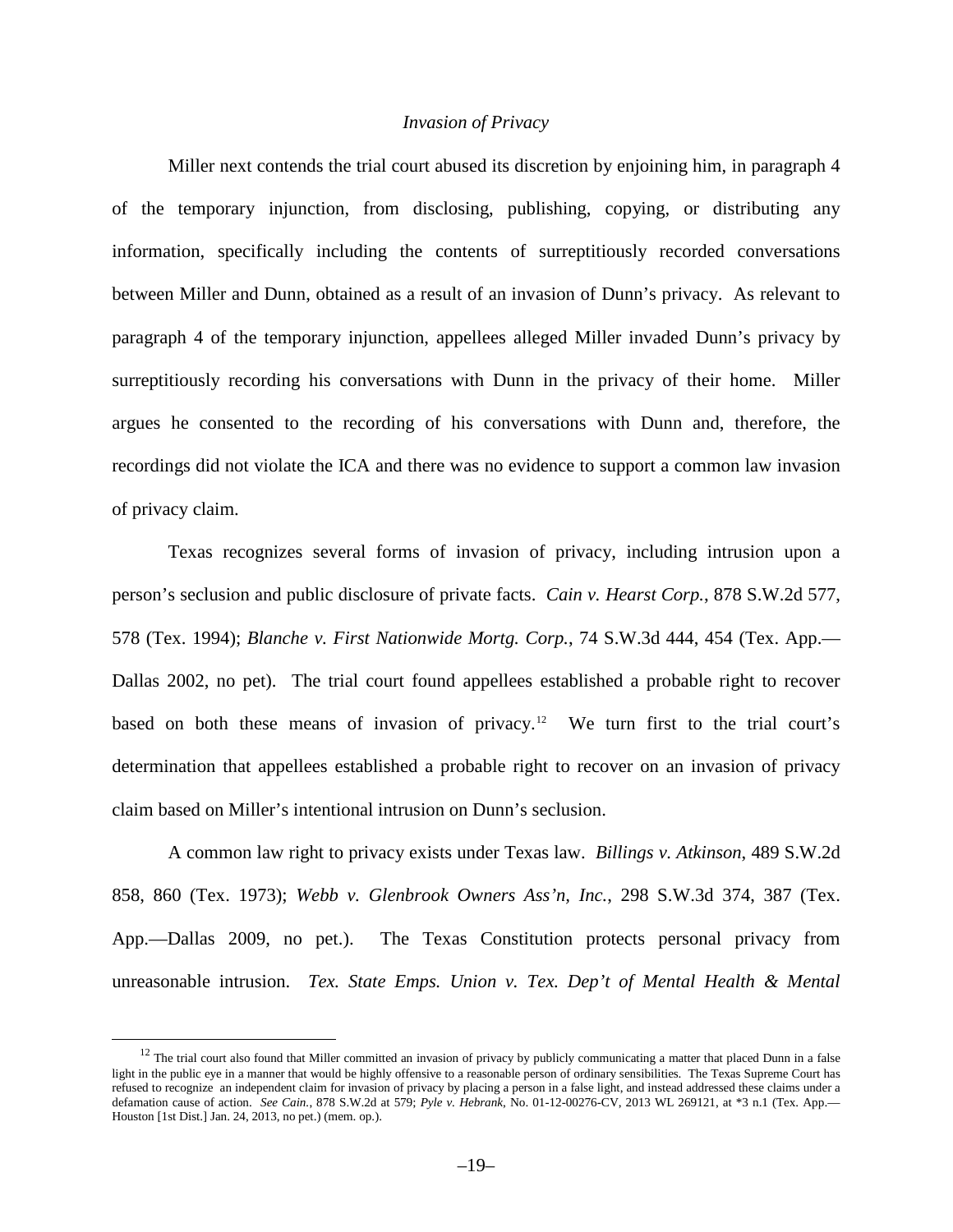*Retardation*, 746 S.W.2d 203, 205 (Tex. 1987); *Webb*, 298 S.W.3d at 387. The elements of a claim for invasion of privacy by intrusion upon a person's seclusion are: (1) an intentional intrusion upon the seclusion, solitude or private affairs of another, which (2) would be highly offensive to a reasonable person. *Valenzuela v. Aquino*, 853 S.W.2d 512, 513 (Tex. 1993); *Webb*, 298 S.W.3d at 387. The intrusion must be unjustified or unwarranted. *Billings*, 489 S.W.2d at 860; *Vaughn v. Drennon*, 202 S.W.3d 308, 320 (Tex. App.—Tyler 2006, no pet.). This type of invasion of privacy is generally associated with either a physical invasion of a person's property or eavesdropping on another's conversation with the aid of wiretaps, microphones, or spying. *Vaughn*, 202 S.W.3d at 320; *Clayton v. Wisener*, 190 S.W.3d 685, 696 (Tex. App.—Tyler 2005, pet. denied). "The core of this claim is the offense of prying into the private domain of another, not publication of the results of such prying." *Blanche*, 74 S.W.3d at 455.

"[N]othing in the Texas Constitution or our common law suggests that the right of privacy is limited to unmarried individuals." *Clayton v. Richards*, 47 S.W.3d 149, 155 (Tex. App.—Texarkana 2001, pet. denied); *see also Collins v. Collins*, 904 S.W.2d 792, 797 (Tex. App.—Houston [1st Dist.] 1995) (en banc), *writ denied*, 923 S.W.2d 569 (Tex. 1996) (per curiam). A spouse's actions, whether personally or through an agent, in making a surreptitious recording of the other spouse, who believes she is in a state of complete privacy, could be an invasion of privacy. *Richards*, 47 S.W.3d at 156 ("[T]he videotaping of a person without consent or awareness when there is an expectation of privacy goes beyond the rights of a spouse because it may record private matters, which could later be exposed to the public eye."). The fact that a recording can be retained, reproduced, and distributed may be considered in determining whether an invasion of privacy occurred. *Baugh v. Fleming*, No. 03-08-00321-CV, 2009 WL 5149928, at \*3 (Tex. App.—Austin Dec. 31, 2009, no pet.) (mem. op.)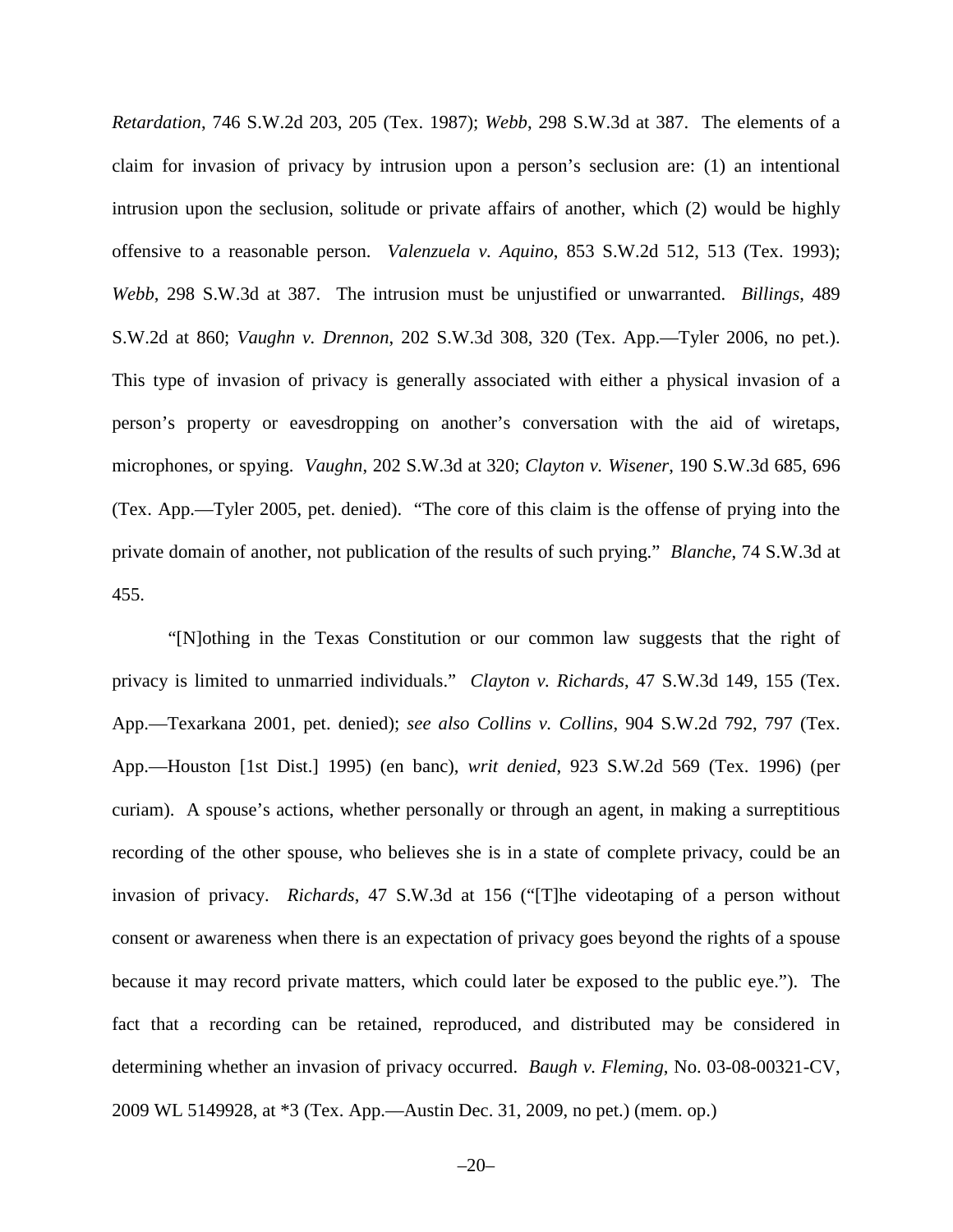Miller admits he recorded conversations with Dunn in the privacy of their home and that Dunn was unaware the conversations were being recorded. Miller asserts, however, that because he consented to the conversations being recorded, he did not violate the ICA by making the recording. The ICA creates a statutory cause of action for an individual whose communications are intercepted in violation of the ICA. *See* TEX. CIV. PRAC. & REM. CODE ANN. § 123.002(a). However, there is nothing in the ICA that precludes a common law claim for invasion of privacy for communications not covered by the  $ICA$ .<sup>[13](#page-20-0)</sup> "The right of privacy is a right distinctive in itself and not incidental to some other recognized right for breach of which an action for damages will lie. A violation of the right is a tort." *Billings*, 489 S.W.2d at 861.

We conclude the trial court did not abuse its discretion by determining appellees have established a probable right to recover on their invasion of privacy claim based on Miller's intrusion upon Dunn's seclusion. Accordingly, we need not consider whether appellees also established a probable right to recover on their invasion of privacy claim based on Miller's public disclosure of private facts. *See* TEX. R. APP. P. 47.1.

#### *HACA*

Miller next challenges paragraph 2 of the temporary injunction in which the trial court enjoined him from using, disclosing, publishing, copying, reproducing, or distributing any information he obtained in violation of the HACA and/or chapter 33 of the penal code, including any emails, voice mail messages, text messages, phone logs or other data originating from Dunn's mobile or smart phone. Miller admits he took screen shots of information contained on Dunn's cell phone, but asserts taking screen shots does not qualify as "access" under the

<span id="page-20-0"></span><sup>&</sup>lt;sup>13</sup> In *In re Bates*, 555 S.W.2d 420, 431 (Tex. 1977), the supreme court concluded there was not an unlawful intrusion onto a person's right to privacy when one party to a recorded conversation disclosed that recording to law enforcement officials. However, that opinion dealt with the person's rights under the Fourth and Fourteenth Amendments to the United States Constitution, not on the availability of a common law cause of action for invasion of privacy. Further, unlike this case, the plaintiff was not in the privacy of his own home at the time the conversation was recorded, *id.* at 433, and there was no evidence the plaintiff thought he was in a state of complete privacy.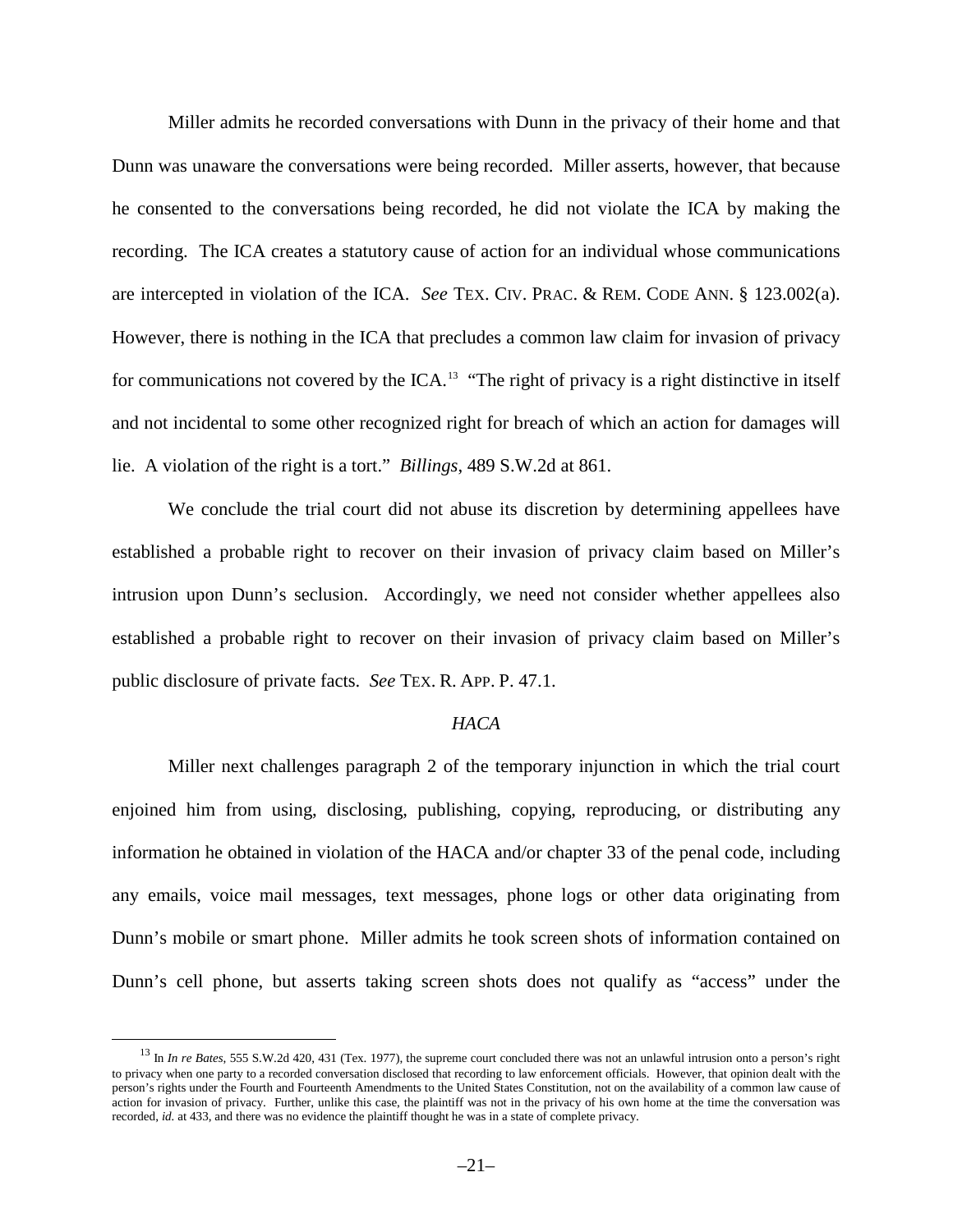statutory scheme and, even if he did access Dunn's cell phone, he had effective consent to do so because the cell phone was community property.

Section 33.02(a) of the penal code provides that a person commits an offense by knowingly accessing a computer without the effective consent of the owner. TEX. PENAL CODE ANN. § 33.02(a) (West Supp. 2015). A "computer" is defined as:

[A]n electronic, magnetic, optical, electrochemical, or other high-speed data processing device that performs logical, arithmetic, or memory functions by the manipulations of electronic or magnetic impulses and includes all input, output, processing, storage, or communication facilities that are connected or related to the device.

*Id.* § 33.01(4). Neither party disputes that Dunn's cell phone qualifies as a "computer" under the statute. *See State v. Granville*, 423 S.W.3d 399, 405 n.16 (Tex. Crim. App. 2014) ("In reality, 'a modern cell phone is a computer. . . .'" (quoting *United States v. Wurie*, 728 F.3d 1, 8 (1st Cir. 2013), *aff'd by Riley v. California*, 134 S. Ct. 2473 (2014)). The HACA establishes a civil cause of action for a person who has been injured as a result of a violation of chapter 33, if the conduct constituting the violation was committed knowingly or intentionally. TEX. CIV. PRAC. & REM. CODE ANN. § 143.001(a).

A person "accesses" a computer under the statute by approaching, instructing, communicating with, storing data in, retrieving or intercepting data from, altering data or computer software in, or otherwise making use of any resource of a computer. TEX. PENAL CODE ANN. § 33.01(1). Although Miller argues looking at Dunn's cell phone and photographing the text messages he found on the phone does not meet the definition of "accessing" under the statute, the evidence shows Miller examined both Dunn's phone log and text messages from the cell phone. To examine this information, Miller was required to retrieve the data on the phone. Once he retrieved Dunn's text messages, he photographed some of them. Accordingly, Miller "accessed" Dunn's cell phone within the meaning of chapter 33 of the penal code.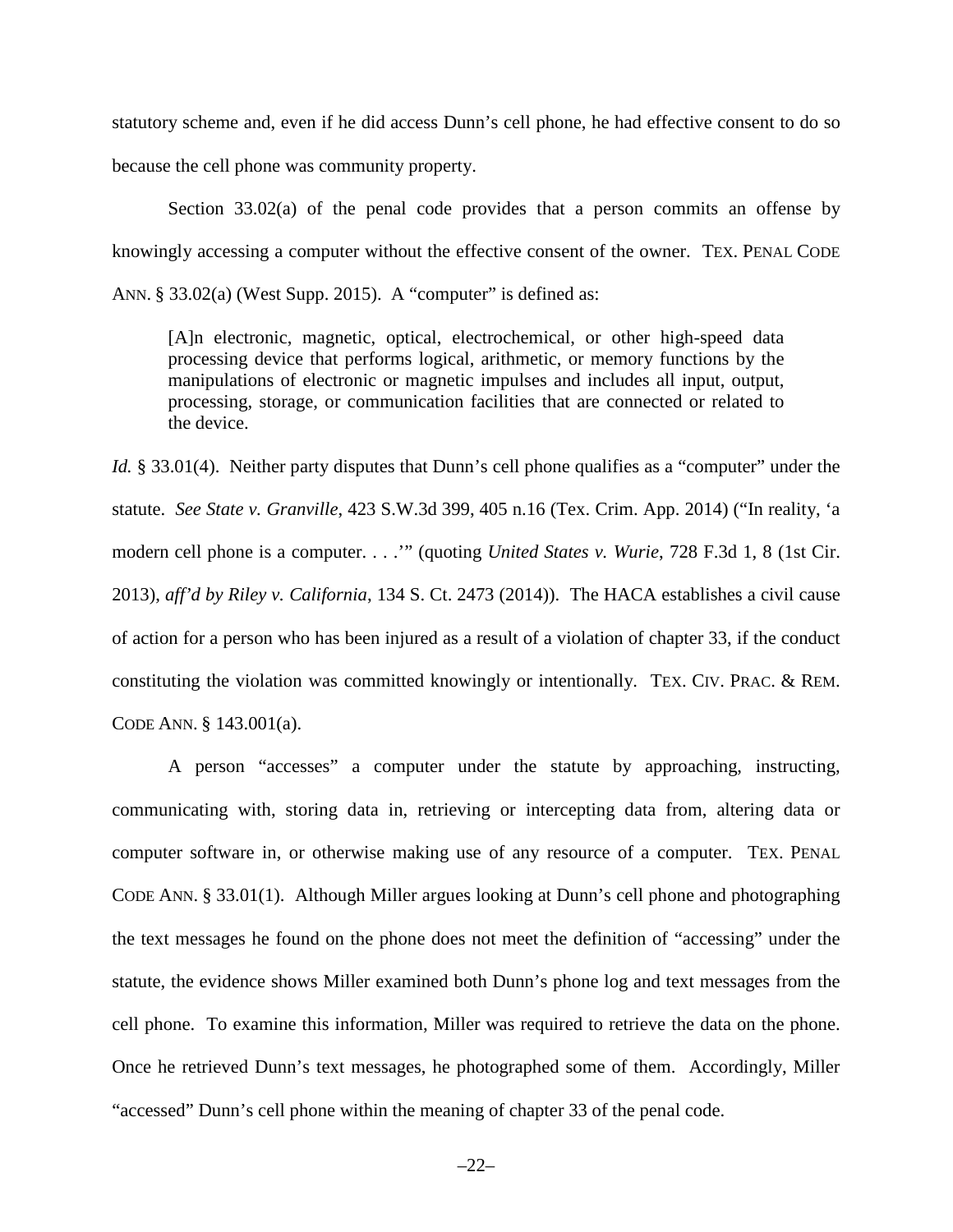Miller finally argues that his conduct did not violate chapter 33 of the penal code because Dunn's cell phone was community property and, therefore, he had effective consent to access the data on the cell phone.<sup>[14](#page-22-0)</sup> Nothing in chapter 33 of the penal code incorporates community property law for the purpose of establishing ownership of the computer. Rather, the statute defines "owner" as a person who: (1) has title to the property, possession of the property, whether lawful or not, or a greater right to possession of the property than the actor; (2) has the right to restrict access to the property; or (3) is the licensee of data or computer software. *Id*. § 33.01(15). Both Miller and Dunn testified the cell phone belonged to Dunn. Dunn used the cell phone on a daily basis and testified it was the "only way to reach" her. Further, Dunn had the right to place a password on the cell phone and had, at various times, restricted access to the cell phone by use of a password. Miller accessed the cell phone at night, when Dunn was asleep and not using it. Accordingly, the evidence established Dunn had a greater right to possession of the cell phone than did Miller. We conclude the trial court did not abuse its discretion by determining appellees established a probable right to recover on their claims under the HACA.

## *Misappropriation of Trade Secrets*

Miller next contends the trial court erred by enjoining him, in paragraph 1 of the temporary injunction, from using, disclosing, publishing, copying, reproducing, or distributing, appellees' confidential information and/or trade secrets, including the General Ledger, in whole or in part, for any reason, including any information derived from the confidential information and/or trade secrets, because appellees failed to show they owned a trade secret or that he misappropriated a trade secret. Miller also argues that, even if appellees established a likelihood

<span id="page-22-0"></span><sup>&</sup>lt;sup>14</sup> As relevant to this appeal, "effective consent" includes "consent by a person legally authorized to act for the owner." TEX. PENAL CODE ANN. § 33.01(12).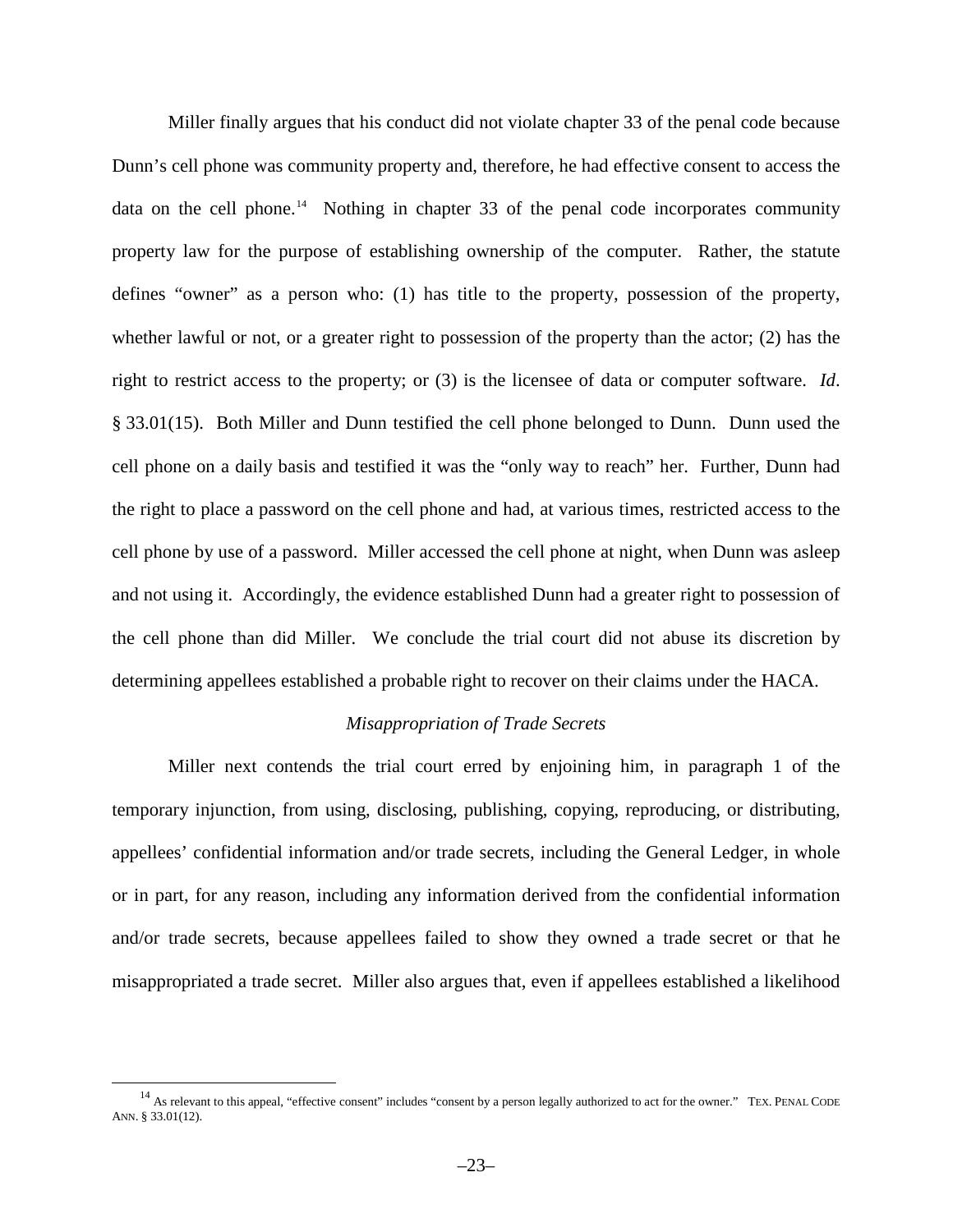of success on this cause of action, the temporary injunction is overbroad and exceeds the scope of the pleadings and the evidence.

A trade secret misappropriation is established by showing a trade secret existed, the trade secret was acquired through a breach of a confidential relationship or was discovered by improper means, and the defendant used the trade secret without the plaintiff's authorization.[15](#page-23-0) *Avera v. Clark Moulding*, 791 S.W.2d 144, 145 (Tex. App.—Dallas 1990, no writ); *IAC, Ltd. v. Bell Helicopter Textron, Inc.*, 160 S.W.3d 191, 197 (Tex. App.—Fort Worth 2005, no pet.). When deciding whether to grant a request for a temporary injunction, the trial court does not decide whether the information sought to be protected is a trade secret. *Fox v. Tropical Warehouses, Inc.*, 121 S.W.3d 853, 858 (Tex. App.—Fort Worth 2003, no pet.). Rather, it determines whether the applicant has established the information is entitled to trade secret protection until a trial on the merits. *Id.*; *Ctr. for Econ. Justice v. Am. Ins. Ass'n*, 39 S.W.3d 337, 343 (Tex. App.—Austin 2001, no pet.). That an order is issued granting trade secret protection does not mean the protected information is a trade secret. *Fox*, 121 S.W.3d at 858. Relevant criteria the trial court should consider in determining whether information is entitled to trade secret protection includes: (1) the extent to which the information is known outside the holder's business; (2) the extent to which it is known by employees and others involved in the holder's business; (3) the extent of the measures taken by the holder to guard the secrecy of the information; (4) the value of the information to the holder and its competitors; (5) the amount of effort or money expended by the holder in developing the information; and (6) the ease or

<span id="page-23-0"></span><sup>&</sup>lt;sup>15</sup> The UTSA defines a "trade secret" as:

<sup>[</sup>I]nformation, including a formula, pattern, compilation, program, device, method, technique, process, financial data, or list of actual or potential customers or suppliers, that:

<sup>(</sup>A) derives independent economic value, actual or potential, from not being generally known to, and not being readily ascertainable by proper means by, other persons who can obtain economic value from its disclosure or use; and

<sup>(</sup>B) is the subject of efforts that are reasonable under the circumstances to maintain its secrecy.

TEX. CIV. PRAC. & REM. CODE ANN. § 134A.002 (6).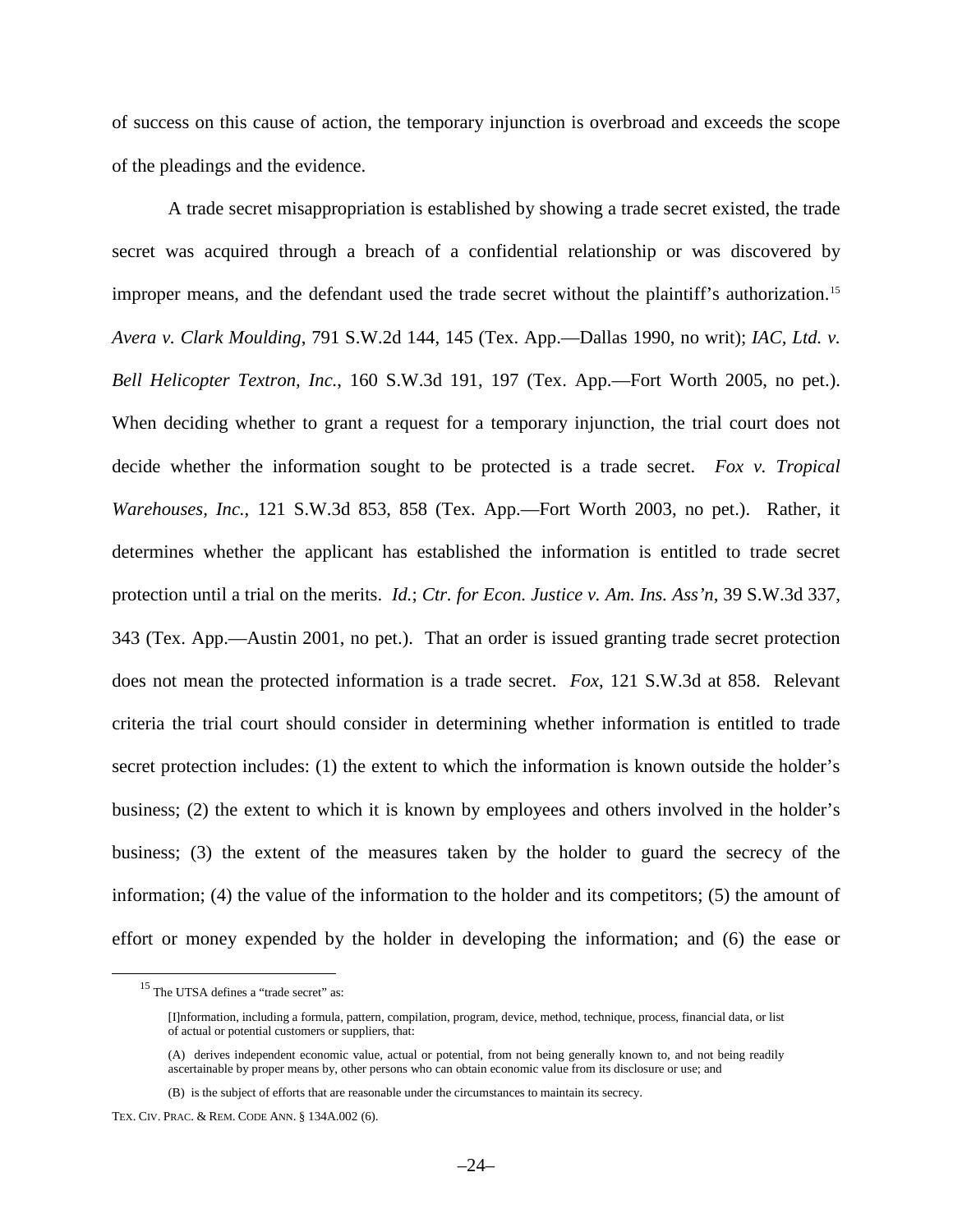difficulty with which the information could be properly acquired or duplicated by others. *In re Bass*, 113 S.W.3d 735, 739 (Tex. 2003); *Reliant Hosp. Partners, LLC*, 374 S.W.3d at 499 (applying factors in context of trade secret protection pending trial on merits). A party seeking protection for a trade secret is not required to produce evidence to satisfy all six factors because trade secrets do not fit neatly into each factor every time. *Reliant Hosp. Partners, LLC*, 374 S.W.3d at 499.

According to Dunn, the General Ledger contained confidential information about the Gallery's customers, artists, and vendors. It contained information about the amount a customer paid for any piece of art; whether a particular customer was given a discount and, if so, the amount of the discount; the proportion of the sales proceeds distributed to each artist; and the amounts the Gallery paid to the vendors of certain services. The General Ledger also contained information relating to the Gallery's bank accounts and how much the employees of the Gallery were paid. Dunn testified the General Ledger was not disclosed to anyone who was not associated with the Gallery, the Gallery took steps to protect access to the General Ledger, and only one employee had the password for electronically accessing the document. According to Dunn, the General Ledger provided a "recipe" as to how to operate an art gallery in Dallas, and the Gallery would be placed at a competitive disadvantage if the information in it was obtained by a competing art gallery. We conclude the trial court did not abuse its discretion by determining the General Ledger was entitled to trade secret protection pending trial on the merits. *See id.* at 499 (company's customer lists, pricing information, client information, and marketing strategies have all been recognized as trade secrets); *Waste Mgmt. of Tex., Inc. v. Abbott*, 406 S.W.3d 626, 631 (Tex. App.—Eastland 2013, pet. denied).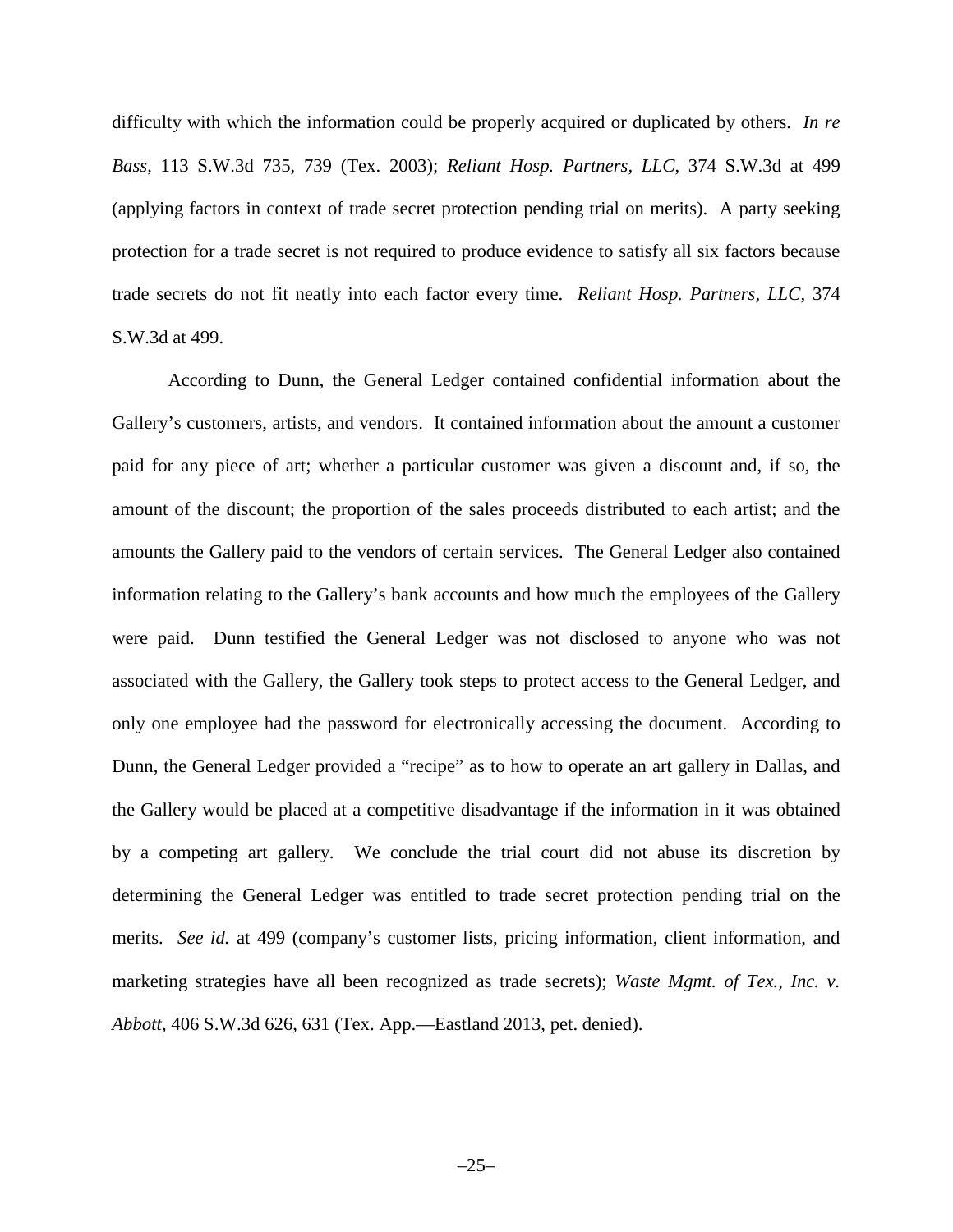Miller next argues appellees failed to establish he misappropriated the General Ledger.<sup>[16](#page-25-0)</sup> The General Ledger was produced to Miller during his and Dunn's divorce proceedings under a confidentiality order entered by the associate judge to allow Miller to obtain a valuation of the Gallery and participate in mediation. Miller argues that, after the confidentiality order was vacated, he was under no duty to keep the General Ledger secret.

However, Miller received the General Ledger knowing it was being produced pursuant to a confidentiality order. There was also evidence Miller performed work for the Gallery, had access to the Gallery's general ledger when he was working there, and knew it contained information that was not publicly available and that the Gallery viewed as confidential. An employee has a duty to not use trade secret information acquired during the employment relationship in a manner adverse to the employer. *Reliant Hosp. Partners, LLC*, 374 S.W.3d at 499; *Fox*, 121 S.W.3d at 858. This obligation survives the termination of the employment. *Reliant Hosp. Partners, LLC*, 374 S.W.3d at 499. Although the General Ledger contained information from a time period when Miller was not employed by the Gallery, he had the requisite relationship with the Gallery that prohibited him from disclosing or using information that he knew was a trade secret of the Gallery. We conclude there was sufficient evidence Miller acquired the General Ledger under circumstances which gave rise to a duty to maintain its secrecy or limit it use, and disclosed that information without appellees' consent, to support the

- (a) derived from or through a person who had utilized improper means to acquire it;
- (b) acquired under circumstances giving rise to a duty to maintain its secrecy or limit is use; or
- (c) derived from or through a person who owed a duty to the person seeking relief to maintain its secrecy or limit its use; or

<span id="page-25-0"></span> <sup>16</sup> The UTSA defines "misappropriation" as:

<sup>(</sup>A) acquisition of a trade secret of another by a person who knows or has reason to know that the trade secret was acquired by improper means; or

<sup>(</sup>B) disclosure or use of a trade secret of another without express or implied consent by a person who:

<sup>(</sup>i) used improper means to acquire knowledge of the trade secret;

<sup>(</sup>ii) at the time of the disclosure or use, knew or had reason to know that the person's knowledge of the trade secret was:

<sup>(</sup>iii) before a material change of the person's position, knew or had reason to know that it was a trade secret and that knowledge of it had been acquired by accident or mistake.

TEX. CIV. PRAC. & REM. CODE ANN. § 134A.002(3).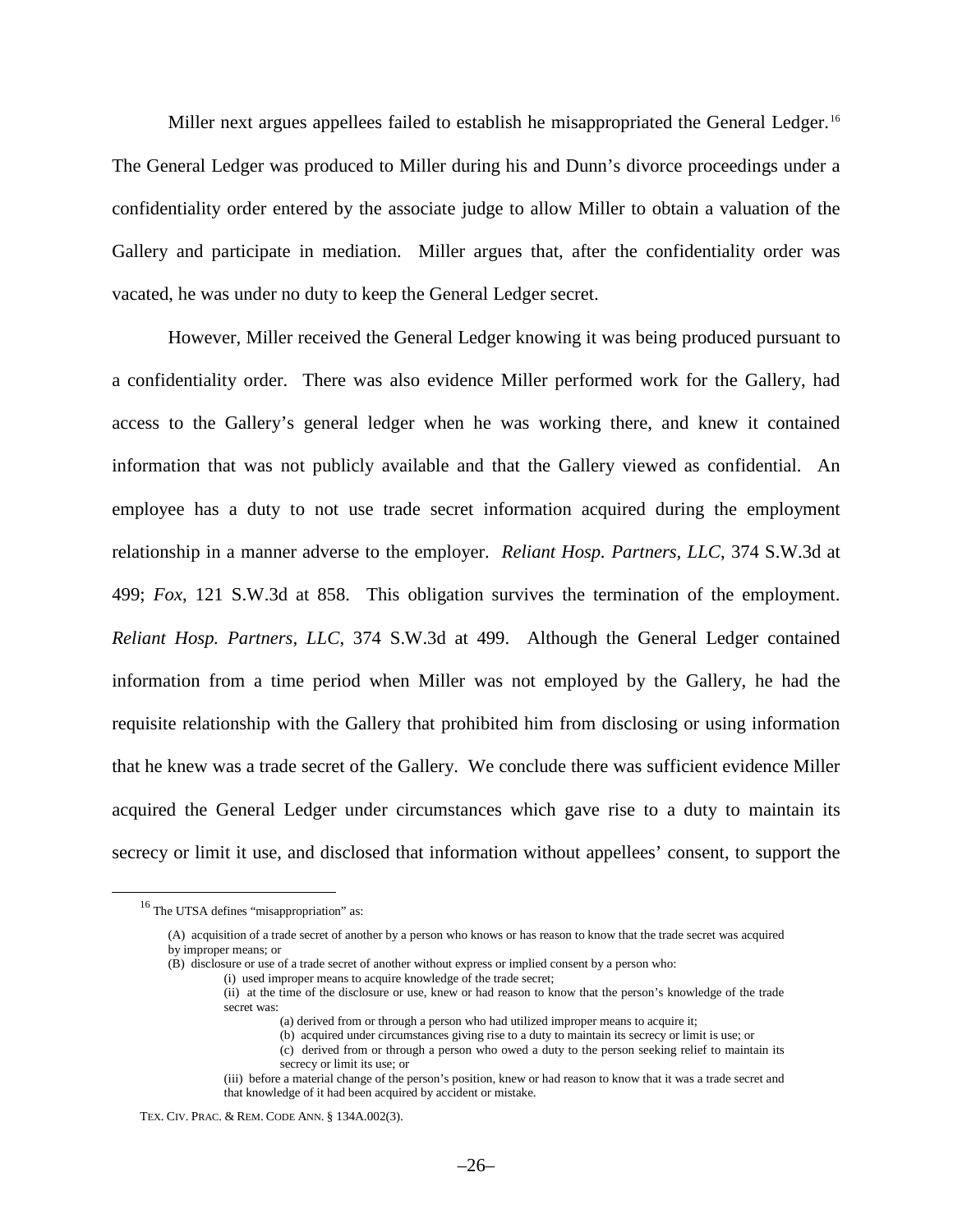trial court's determination Miller misappropriated the Gallery's trade secrets or confidential information.

Miller also contends appellees failed to establish a probable right to recover on their misappropriation of trade secrets claim because he never shared the General Ledger with a competitor of the Gallery and his intent in disclosing the General Ledger was to have Dunn removed from the board of trustees at his and Dunn's daughter's school. Miller has cited no authority to support the argument that he may be enjoined only from disclosing a trade secret of the Gallery to a competitor of the Gallery. Further, the UTSA provides that the actual or threatened misappropriation of a trade secret may be enjoined, TEX. CIV. PRAC. & REM. CODE ANN. § 134A.003(a), and in no way limits injunctive relief based on the person to whom the trade secret is being disclosed.

Miller finally argues paragraph 1 of the temporary injunction is overbroad and exceeds the scope of the pleadings and the evidence because it encompasses not only the General Ledger but other undefined "confidential information" and "trade secrets." The temporary injunction does not specifically define every item comprising a trade secret or confidential information of the Gallery. However, this level of detail is not required. *See Lockhart v. McCurley*, No. 10– 09–00240–CV, 2010 WL 966029, at \*4 (Tex. App.—Waco Mar. 10, 2010, no pet.) (mem.op.). To satisfy the requirement in rule 683 that an injunction order be "specific in terms," the order "must be as definite, clear and precise as possible and when practicable it should inform the defendant of the acts he is restrained from doing. . . ." *San Antonio Bar Ass'n v. Guardian Abstract & Title Co.*, 291 S.W.2d 697, 702 (Tex. 1956); *see also* TEX. R. CIV. P. 683. This is balanced with the practicality that an injunction "must be in broad enough terms to prevent repetition of the evil sought to be stopped." *San Antonio Bar Ass'n*, 291 S.W.2d at 702.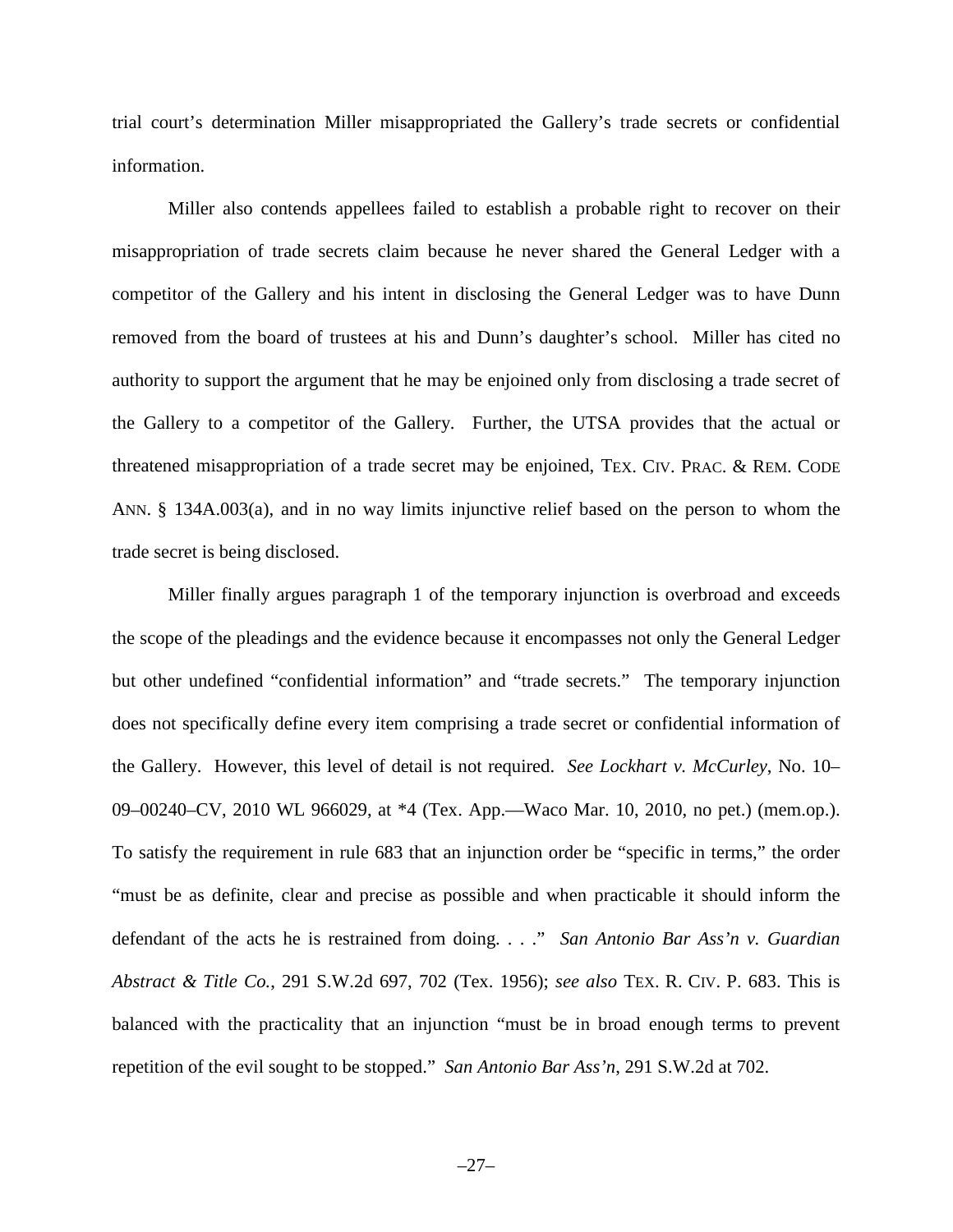Here, the temporary injunction states that "confidential information" of the Gallery includes client lists, clients' purchase history and pricing information, and the Gallery's general ledgers. The specific examples of the items comprising "trade secrets" and "confidential information," when read in the context of the suit, provided Miller with adequate notice of the information that he is prohibited from using or disclosing. *See Lockhart*, 2010 WL 966029, at \*4; *IAC, Ltd.*, 160 S.W.3d at 201–02 (concluding order which prohibited defendant from using "Bell trade secrets and confidential information" was sufficiently specific because injunction as a whole made it clear that this phrase meant "information pertaining to Bell's 206B and OH–58 helicopter blades"). The order leaves nothing to conjecture. *See Lockhart*, 2010 WL 966029, at \*4 (concluding injunction adequately informed defendant of prohibited conducted even though terminology used in order was not defined). We conclude paragraph 1 of the temporary injunction is not overbroad by failing to inadequately describe the confidential information that Miller is prevented from disclosing.

#### *Tortious Interference with Business Relations*

In paragraphs 5 and 6 of the temporary injunction, the trial court enjoined Miller from interfering with (1) consignment agreements with individuals that Miller knows to be artists represented by appellees, (2) employment relationships with individuals Miller knows to be employed by appellees, and (3) prospective business relations with an artist, collector, curator, client, or customer that Miller knows to be a prospective artist, client, collector, curator, or customer of the Gallery by using confidential information as defined by the temporary injunction, using information obtained in violation of the HACA or the ICA, or by disclosing surreptitiously recorded conversations between Miller and Dunn that occurred in the privacy of the parties' residence. Miller was also enjoined from attempting to divert artists represented by appellees to another art consultant or dealer.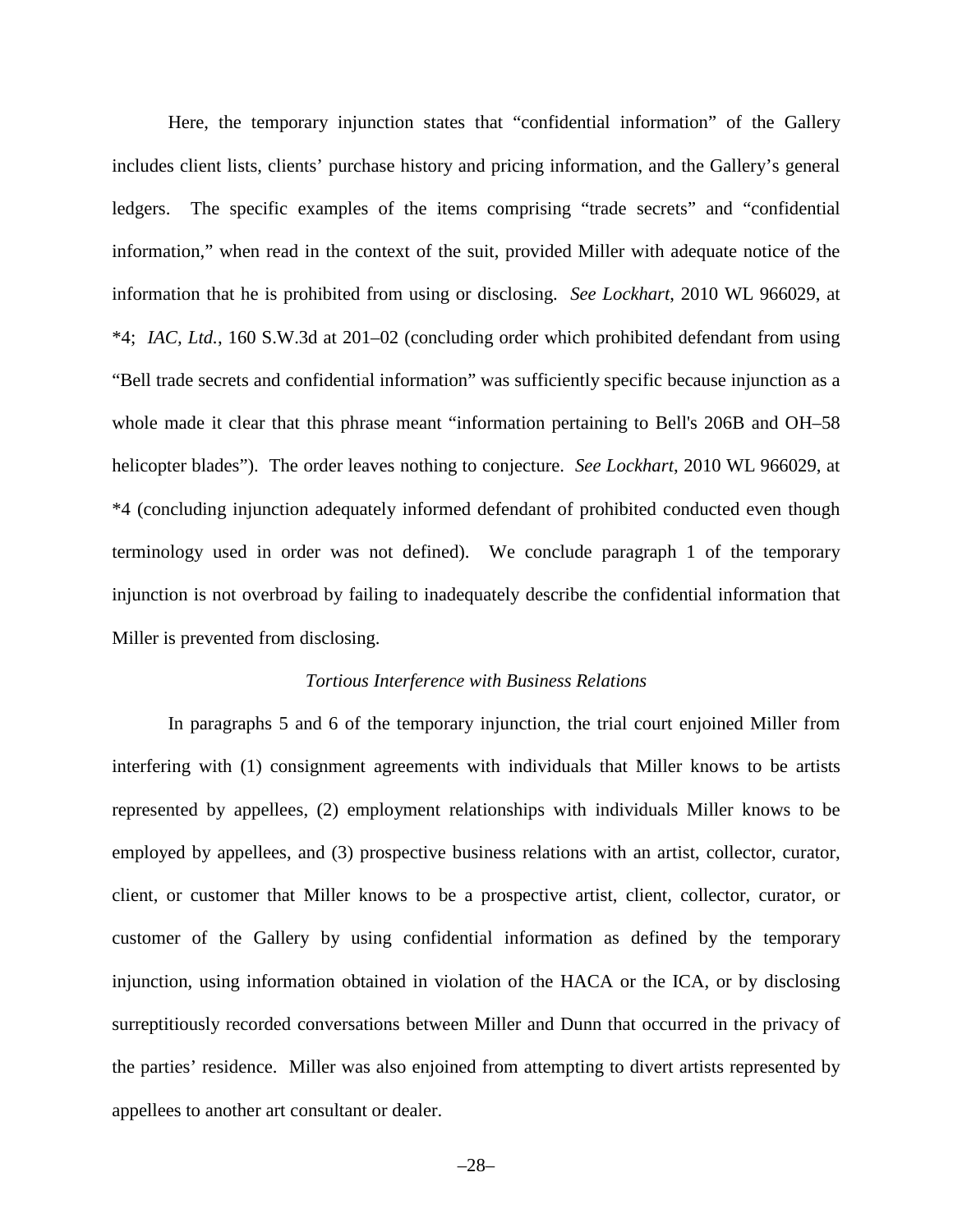Miller first argues that paragraph 5 of the temporary injunction, which enjoined him from interfering with appellees' existing business relations, should be reversed because appellees failed to establish their right to injunctive relief based on misappropriation of trade secrets, violation of the HACA and the ICA, and invasion of privacy. As set out above, we have concluded the trial court did not abuse its discretion by determining appellees established they had a probable right to recover on these claims.

Miller next attacks paragraph 5 of the temporary injunction on the ground appellees failed to offer evidence of an existing contract with which he allegedly interfered or that he attempted to divert any artist to another consultant or dealer. A party alleging tortious interference with an existing contract must prove that (1) a contract exists that is subject to interference, (2) another person committed a willful and intentional act of interference with the contract, (3) the willful and intentional act was a proximate cause of injury, and (4) actual damages or loss has occurred. *Prudential Ins. Co. of Am. v. Fin. Review Servs, Inc.*, 29 S.W.3d 74, 77 (Tex. 2000). Here, Dunn offered evidence that she had existing agreements with various artists to represent them in selling their art. Miller communicated with Bates and other artists represented by the Gallery, attaching copies of text messages between Dunn and Bates. Miller also attached clips of recordings of conversations he had with Dunn to his communication with Bates. The substance of these communications was that Dunn was a liar, could not be trusted, and eventually would treat the artists unfairly. Miller also implied Dunn was having an affair with Bates. Dunn testified this could cause other artists to believe she was she was giving Bates preferential treatment. Miller encouraged Bates to contact Brown, who Miller represented had been cheated by Dunn, and "make amends" and indicated to two other artists that Brown could use their support. These statements support a finding that Miller was attempting to divert these artists to Brown. Dunn testified that, although she did not know his reason for doing so, one of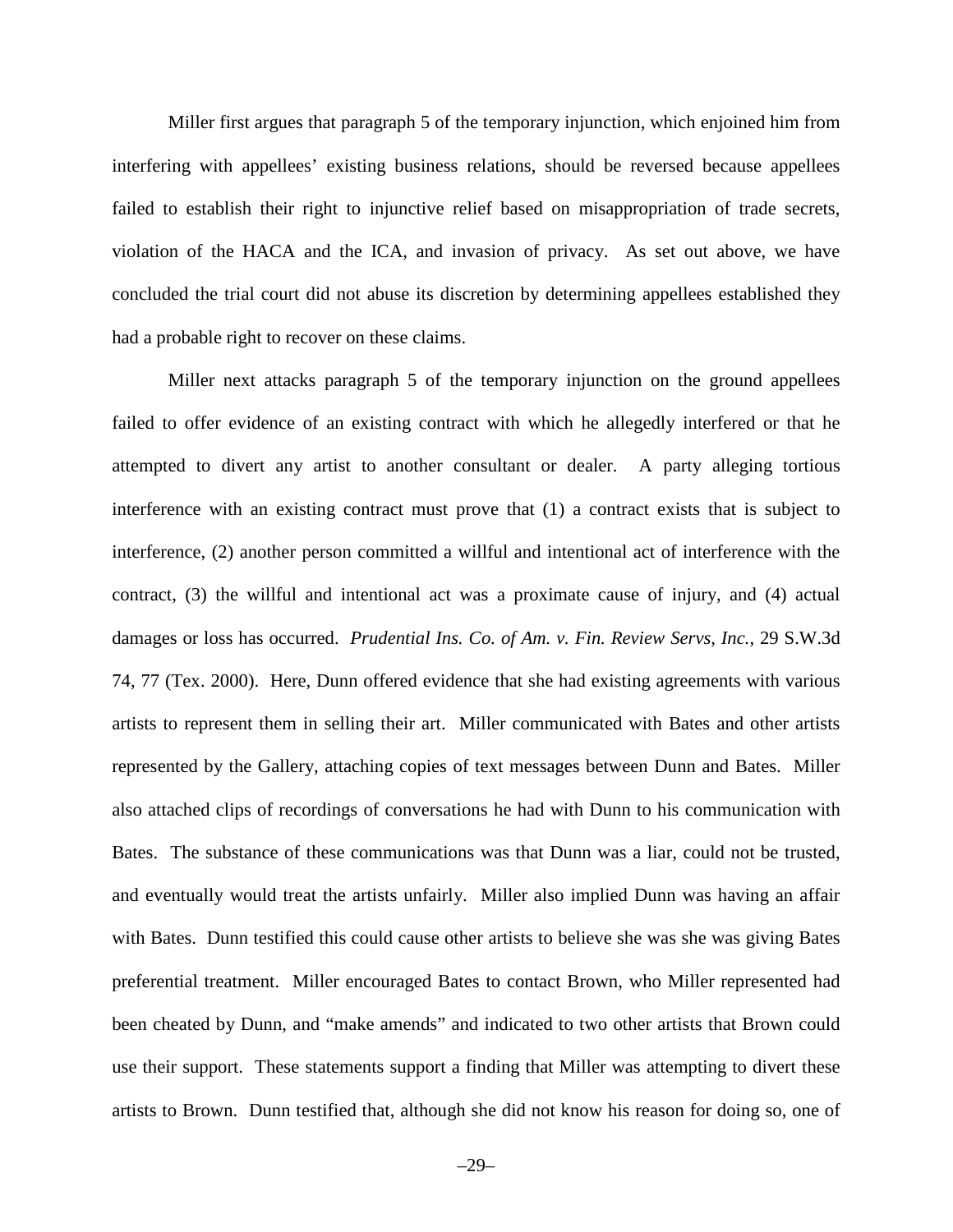the artists contacted by Miller subsequently terminated his relationship with the Gallery, and that her relationship with Bates, whom she described as the Gallery's most important artist, had changed since Miller's communication with him.

Miller also sent letters to one of the Gallery's employees and to the parents of another Gallery employee. Attaching clips of recordings of his conversations with Dunn, Miller represented in these communications that Dunn was a liar, could not be trusted, and eventually would treat the employees unfairly. Although neither of these employees resigned, Dunn believed these communications had impacted her relationship with them.

At this stage of the proceedings, appellees were required only to present evidence tending to support a probable right to recover on the merits. *See Walling*, 863 S.W.2d at 58. Appellees presented evidence of agreements with artists and employees and that Miller attempted to interfere with those agreements. We conclude the trial court did not abuse its discretion by determining appellees had demonstrated a probable right to recover on their claim for tortious interference with existing business relations.

Miller finally argues, as to paragraph 5 of the temporary injunction, that the injunction is overbroad because it defines neither "artist" nor "confidential information." We have addressed Miller's complaint about "confidential information" above. As to the term "artist," the term is well-understood and not ambiguous. We conclude paragraph 5 of the temporary injunction is not overbroad.

Paragraph 6 of the temporary injunction enjoined Miller from interfering with prospective business relationships between appellees and prospective artists, clients, collectors, curators, or customers of appellees. The elements of a claim for tortious interference with prospective business relationships are: (a) a reasonable probability the plaintiff would have entered into a business relationship with a third party; (2) the defendant acted with a conscious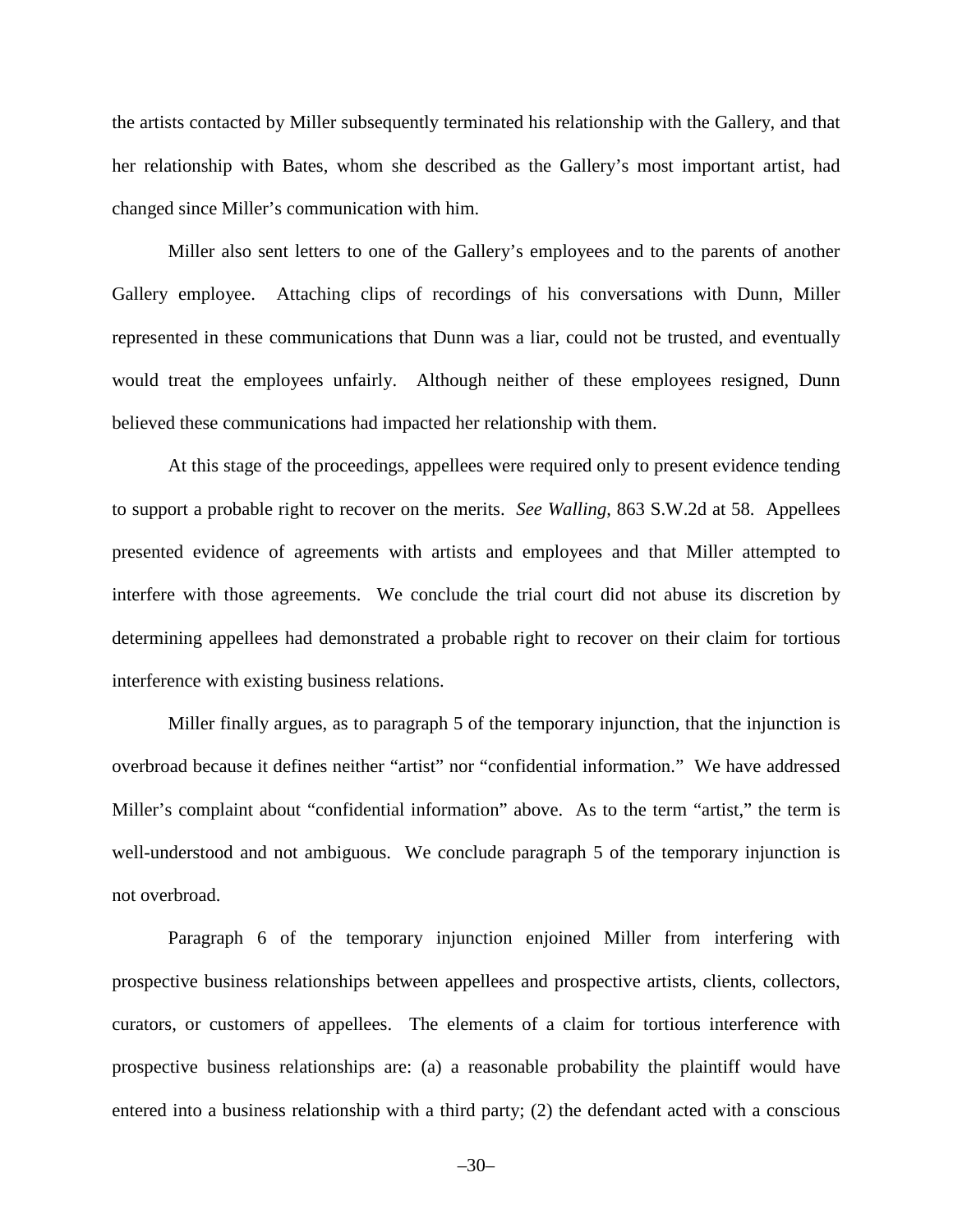desire to prevent the relationship from occurring or knew the interference was certain or substantially certain to occur as a result of the conduct; (3) the defendant's conduct was an independently tortious or unlawful act; (4) the interference proximately caused the plaintiff injury; and (5) the plaintiff suffered actual damage or loss as a result. *Coinmach Corp. v. Aspenwood Apt. Corp.*, 417 S.W.3d 909, 923 (Tex. 2013). "Independently tortious" conduct is conduct that would violate some other recognized tort duty. *Wal-Mart Stores, Inc. v. Sturges*, 52 S.W.3d 711, 713 (Tex. 2001).

Miller contends appellees failed to present any evidence of any business relationships they would have been substantially certain to enter into but for his independently tortious act and did not identify any actual harm resulting from his conduct. We agree there is no evidence of a specific party with whom appellees would have, with a reasonable probability, entered into a business relationship absent Miller's conduct. *See Coinmach Corp.*, 417 S.W.3d at 924 (plaintiff required to not only establish independently tortious conduct, but that the "conduct actually interfered with a reasonably probable contract"). By failing to offer evidence of any business relationship that appellees, with reasonable probability, would have entered into without Miller's interference, appellees failed to establish a likelihood of success on the merits of their claim for tortious interference with prospective business relationships. Accordingly, we modify the temporary injunction to delete paragraph 6. *See Reliant Hosp. Partners, LLC*, 374 S.W.3d at 503 (modifying temporary injunction by deleting paragraph that was overbroad).

#### *Defamation/Business Disparagement*

Miller finally challenges paragraph 7 of the temporary injunction, arguing appellees failed to establish a likelihood of success on the merits of their defamation and business disparagement claims because all of his statements were either true or statements of opinion and that the injunction is overbroad. We have already deleted paragraph 7 of the temporary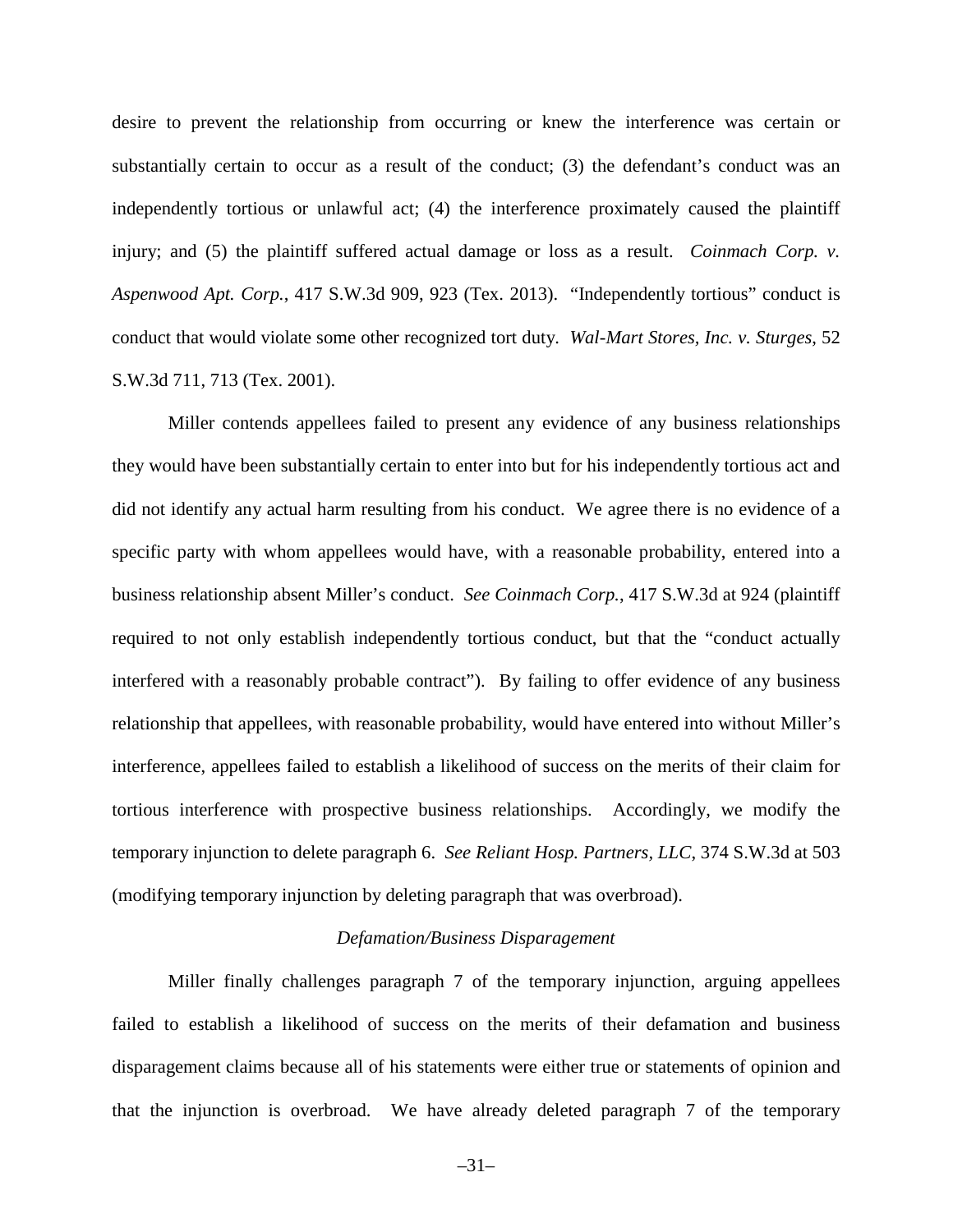injunction as an unconstitutional prior restraint on free speech. Accordingly, we need not address these arguments. *See* TEX. R. APP. P. 47.1

# *Conclusion*

We resolve Miller's fourth issue in his favor as to paragraph 6 of the temporary injunction, and modify the temporary injunction to delete paragraph 6. We resolve the remainder of Miller's fourth issue against him.

#### **Attorney's Fees**

Miller filed a motion to dismiss appellees' claims under the TCPA. Appellees responded, and moved for attorney's fees and costs as sanctions under chapter 10 of the civil practice and remedies code on the basis Miller's counsel falsely certified "the legal contentions in the motion were warranted by existing law or by a non-frivolous argument for the extension, modification, or reversal of existing law or the establishment of new law" and that the factual allegations in the motion had evidentiary support. The trial court denied Miller's motion, found the motion to be frivolous within the meaning of section 27.009 of the civil practice and remedies code, and awarded appellees costs and reasonable attorney's fees.

In his fifth issue, Miller first contends the trial court erred by awarding appellees attorney's fees under section 27.009 of the civil practice and remedies code because appellees failed to meet their burden of showing the motion was not filed in good faith or was frivolous. The trial court awarded attorney's fees and costs to appellees pursuant to section 27.009 of the civil practice and remedies code, which provides:

If the court finds that a motion to dismiss filed under this chapter is frivolous or solely intended to delay, the court may award court costs and reasonable attorney's fees to the responding party.

TEX. CIV. PRAC. & REM. CODE ANN. § 27.009(b). The trial court determined Miller's motion was frivolous within the meaning of section 27.009. Miller's brief contains no substantive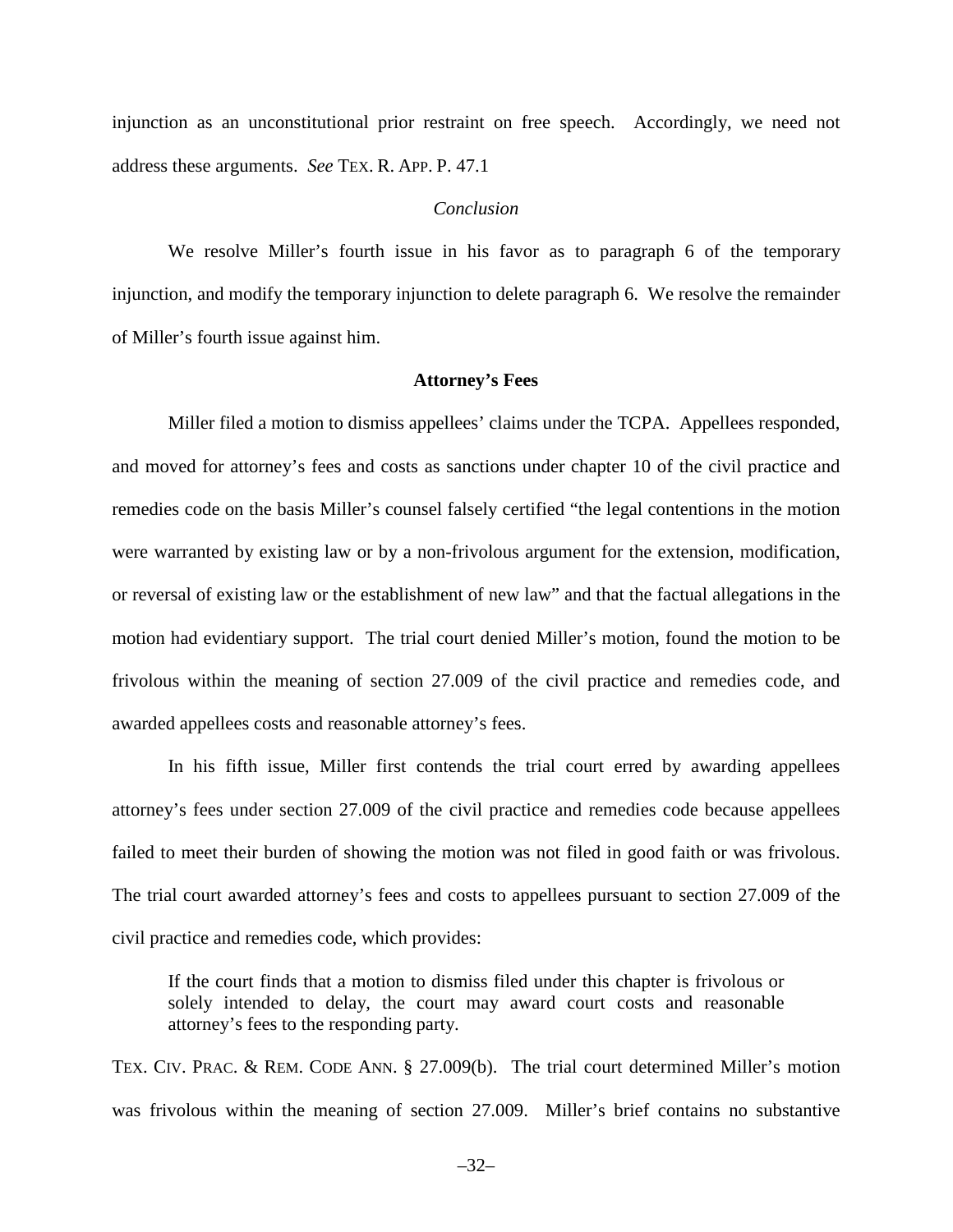analysis or citations to the record to support a contention the trial court erred by making this determination. Accordingly, he has waived this argument on appeal. *See* TEX. R. APP. P. 38.1.

Alternatively, Miller argues, the award of attorney's fees and costs must be reversed because the trial court's order fails to (1) meet the requirements of chapter 10 of the civil practice and remedies code because it does not describe the conduct the trial court determined violated section 10.001 of code and does not explain the basis for the sanction imposed, *see* TEX. CIV. PRAC. & REM. CODE ANN. § 10.005, or (2) describe the conduct, the relationship between the conduct and the award, and the necessity for the severity of the award as required by *TransAmerican Natural Gas Corp. v. Powell*, 811 S.W.2d 913, 917 (Tex. 1991) (addressing sanctions imposed for discovery abuse under rule of civil procedure 215). However, the trial court did not sanction Miller under chapter 10 of the civil practice and remedies code or pursuant to rule of civil procedure 215. Rather, it awarded appellees attorney's fees and costs after determining Miller's motion to dismiss pursuant to the TCPA was frivolous within the meaning of section 27.009(b). The statute requires no further findings. We resolve Miller's fifth issue against him.

#### **Conclusion**

We modify the temporary injunction to delete paragraphs 6 and 7 and, as modified, affirm the temporary injunction. We affirm the trial court's order awarding attorney's fees and costs to appellees under section 27.009(b) of the civil practice and remedies code.

> /Robert M. Fillmore/ ROBERT M. FILLMORE **JUSTICE**